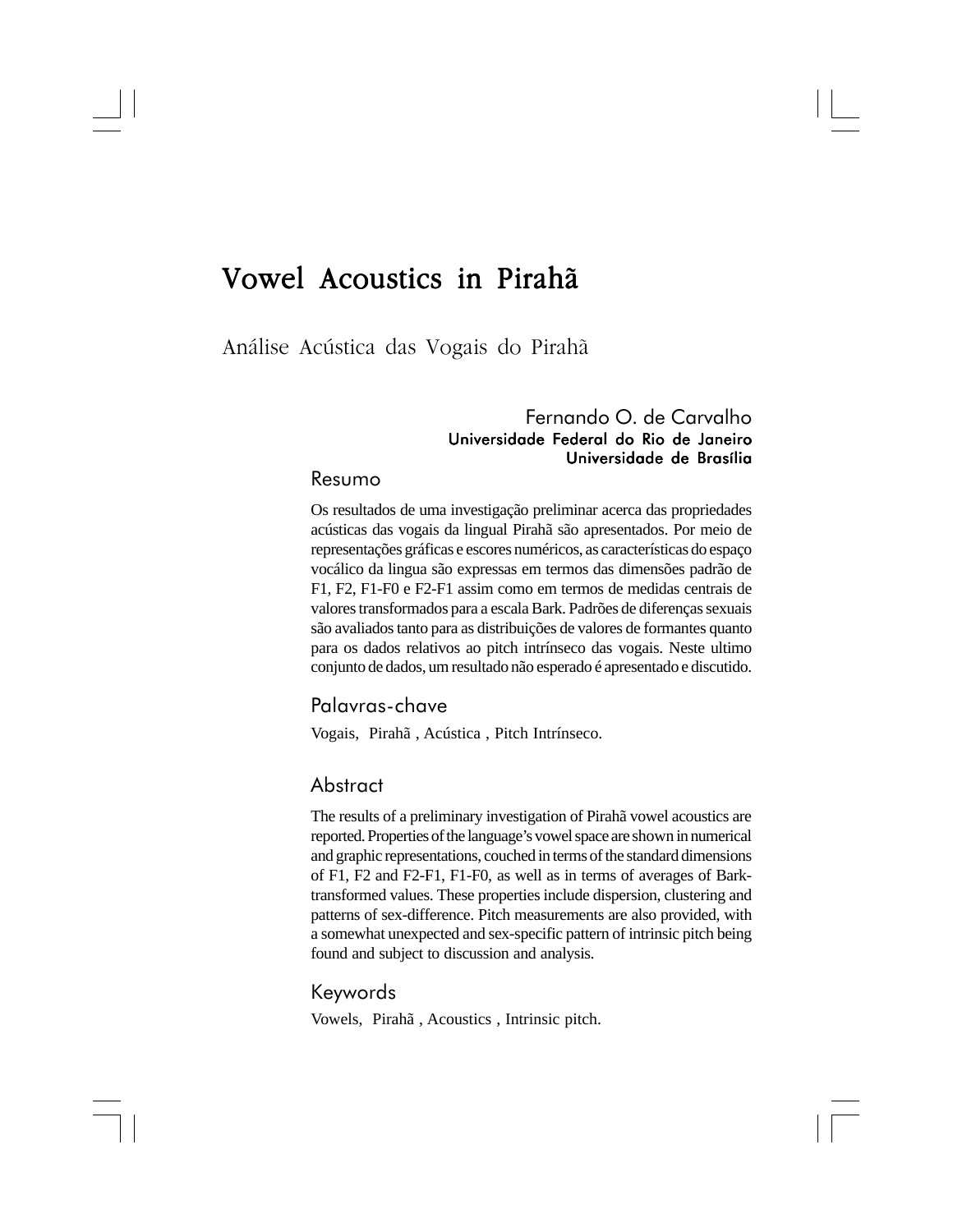#### 0. Introduction

The singularities of the class of phonetic events generally referred to as<br>
'vowels', as opposed to consonants, have always attracted the attention<br>
of linguists (LINDBLOM, 1986; LINDAU, 1978) and speech scientists<br>
and ps he singularities of the class of phonetic events generally referred to as 'vowels', as opposed to consonants, have always attracted the attention of linguists (LINDBLOM, 1986; LINDAU, 1978) and speech scientists true, then, that the study of vowels from a typological standpoint, and especially as it relates to the description of endangered and poorly described languages (LADEFOGED; EVERETT, 1996) carries much weight in the ultimate task of understanding the status of vowels in human language.

In the present work we provide a preliminary analysis of vowel properties in the Pirahã language.

#### 1. The Pirahã language

The Pirahã language belongs to the Mura (or Múra) linguistic family and is spoken by a few hundred individuals living along the Maici river, in the state of Amazonas, Brazil. The language has been alternatively called Mura (e.g., MADDIESON, 1986 , p. 107) or Mura-Pirahã (EVERETT, 1986). We follow Everett (1986) in using Pirahã as a reference to the sole living language of the family named Mura.

The Pirahã language has been the focus of quite intense debate lately, the ultimate source of dispute being claims by linguist D. Everett that the language's grammar is peculiar in ways that have far-reaching consequences for mainstream grammatical theory (EVERETT, 2005). Some of the hotly debated points include the putative absence of syntactic embedding, the absence of color terms and the qualification of the language's pronominal inventory as the simplest inventory known (for a lengthy discussion on these points, cf. NEVINS; PESETSKY; RODRIGUES, 2007; for Everett's response cf. EVERETT, 2007).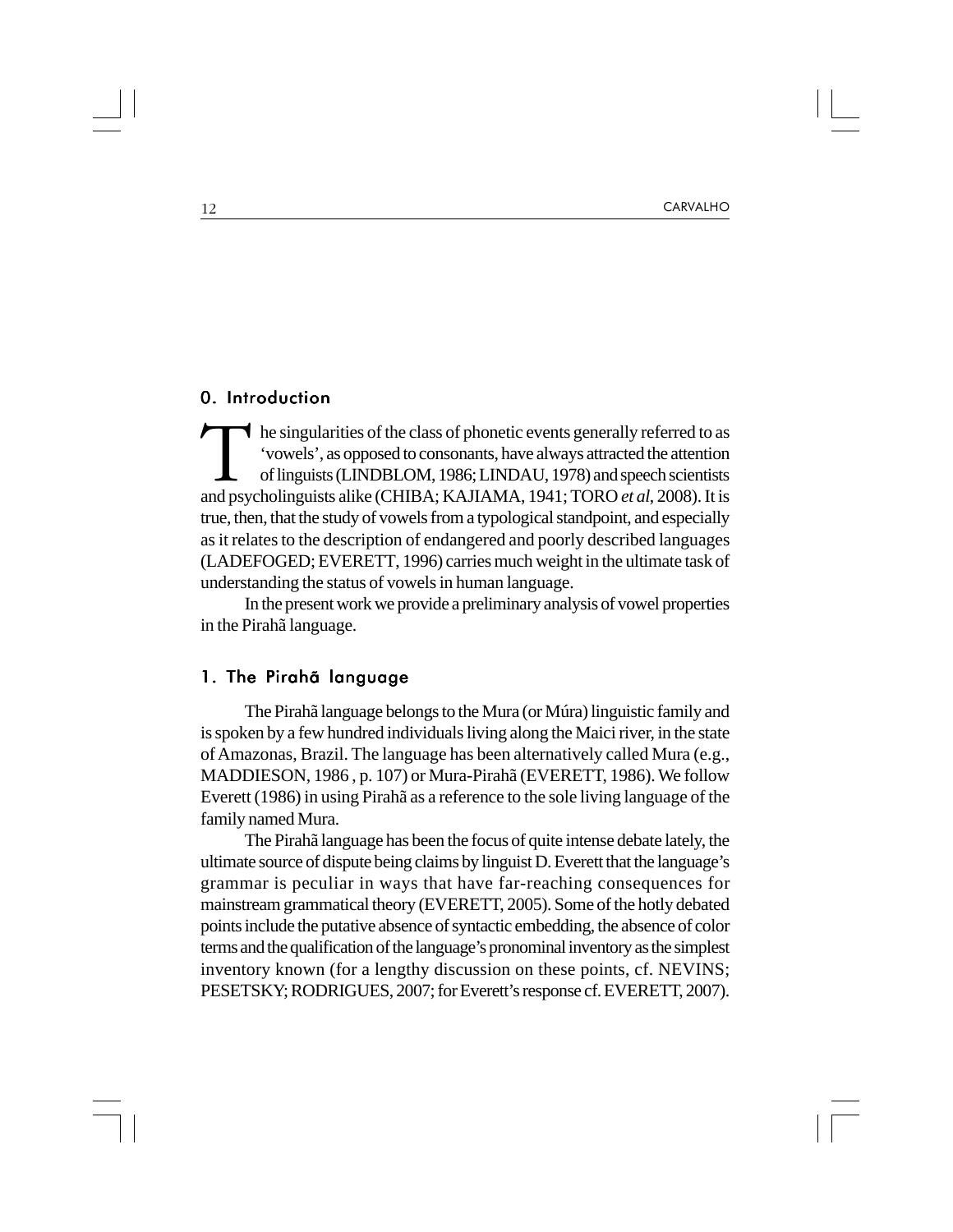The language's phonology has also attracted a lot of attention, specially due to its small inventory of phonemes (3 vowels and 8 consonants), the existence of some phonetic rarities in its system of allophones (such as a double flap with the tongue tip hitting the alveolar ridge and the lower lip, thus coming out of the mouth; Everett (1982)), and because the language seems to have an onsetsensitive system of syllable weight assignment (EVERETT; EVERETT, 1984).

Of particular concern to the present work, Everett (1986, p. 316) describes Pirahã vowels in the following way (using standard auditory-kynesthesic labels): "i mid-high front; a low close central; o mid-high close back rounded. i ranges freely over  $[i], [e], [i], o$  is realized as a high close back rounded  $[u]$  after h or k preceeding i. Elsewhere, it is a mid close back rounded. All vowels are optionally nasalized following x (*glottal stop*) or h". In this sense, Pirahã stands along other three-vowel languages such as Amuesha and Alabaman in having / o/ instead of /u/ as its back vowel (cf. CROTHERS, 1978).

#### 2. Aims and Methods

The primary aim of the present study is to provide information on the acoustics of vowels in the Pirahã language.

 The data on which this study was based comprises part of the speech sound files on the Pirahã language homed at the website of the UCLA Phonetics Lab Archive (2007). The data used correspond to the first wordlist (see Appendix B) of the first two male speakers (Hixahoixoi and Xisao) and the first female speaker (Xiaapixoi). The recordings were made in June 26-28, 1995, by Peter Ladefoged, Daniel Everett, and Keren Everett, at the Pirahã settlement. The original recordings were made on a 48K DAT.

The archives were downloaded and then segmented into smaller files of the recorded tokens for each item in the wordlist. A total of 180 vowels were subject to analysis. It should be noted that, although far from ideal, the small number of sampled subjects in this preliminary study is, in no way, at variance with the norm in acoustic phonetic studies, as shown for example by the sample of studies reviewed by Whalen & Levitt (1994).

Acoustic analysis was carried with the *Praat* software (BOERSMA; WEENINCK, 2006). Formant and pitch values for vowels in the first syllable of each token were taken, with measurements obtained over the central portions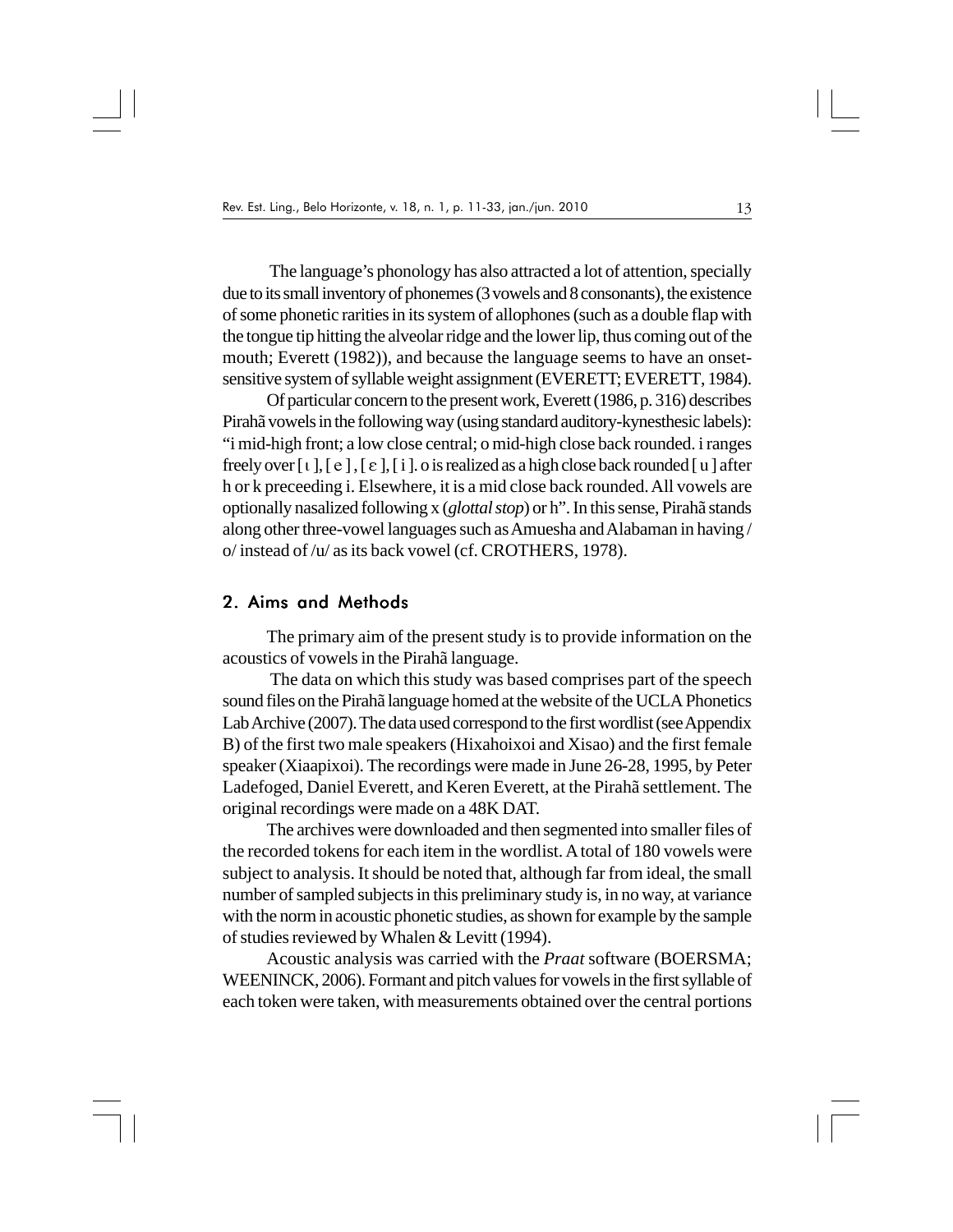of steady state vowel segments. Formant estimation was carried on broad-band spectrograms using the default values of an LPC-based algorithm (default value: analysis window of 5 msc) except for the dynamic range (value used: 50.0 dB). The usual aid of visual inspection of spectrograms was also applied. The standard setting for the 'maximum formant value' was lowered from 5500 Hz to 4500 for the analysis of male speech. Mean pitch was estimated using the *Praat* algorithm, with a slight change in frequency range (Hz) to detect small pitch values in the vicinity of glottal stops (range used: 30 – 350 Hz). The domain corresponding to the central portion of the vowel (identified by checking steady-state formant patterns in spectrograms and periodic excitation in spectrograms and waveforms) was selected for the computation of mean pitch.

The statistical descriptive and exploratory analysis of the data was carried out on the *SPSS 14.0* software.

#### 2.1. Data Analysis

No significance tests were run during data analysis for the present study. Although null-hypothesis significance testing (NHST) seems to have a major role in the data analytical tools of many studies on acoustic phonetics (e.g., OLSON; MIELKE, 2007; PICANÇO, 2005), it is simply not clear that they have been properly used or that they are anything but useless, even in areas where training with statistical techniques is far more widespread (cf. THOMPSON, 1998; WILKINSON *et al.*, 1999).

As related to their proper use, the assumptions built into parametric tests (e.g., equal variances, normality) are seldom checked or the implications of deviations taken into account. Second, the "significance" of the results is often naïvely interpreted in a 'vernacular sense', as implying that 'differences are considerable'. What is often missed altogether is that 'alpha-level' cutoff points for significance (usually .01 or .05) merely describe the probability of one having equal or more extreme results than those under analysis *given the assumptions built into the model itself* (the 'null hypothesis') which are usually known, in advance, to be false (COHEN, 1994; BAKAN, 1966). Calculated *p* values are always dependent on sample sizes, and in many respects if the aim of original research boils down to the quest for 'significant results', then one's research may be reduced to the effort of collecting large amounts of data (BAKAN, 1966). It is not surprising then, that for a number of researchers (SCHMIDT, 1996;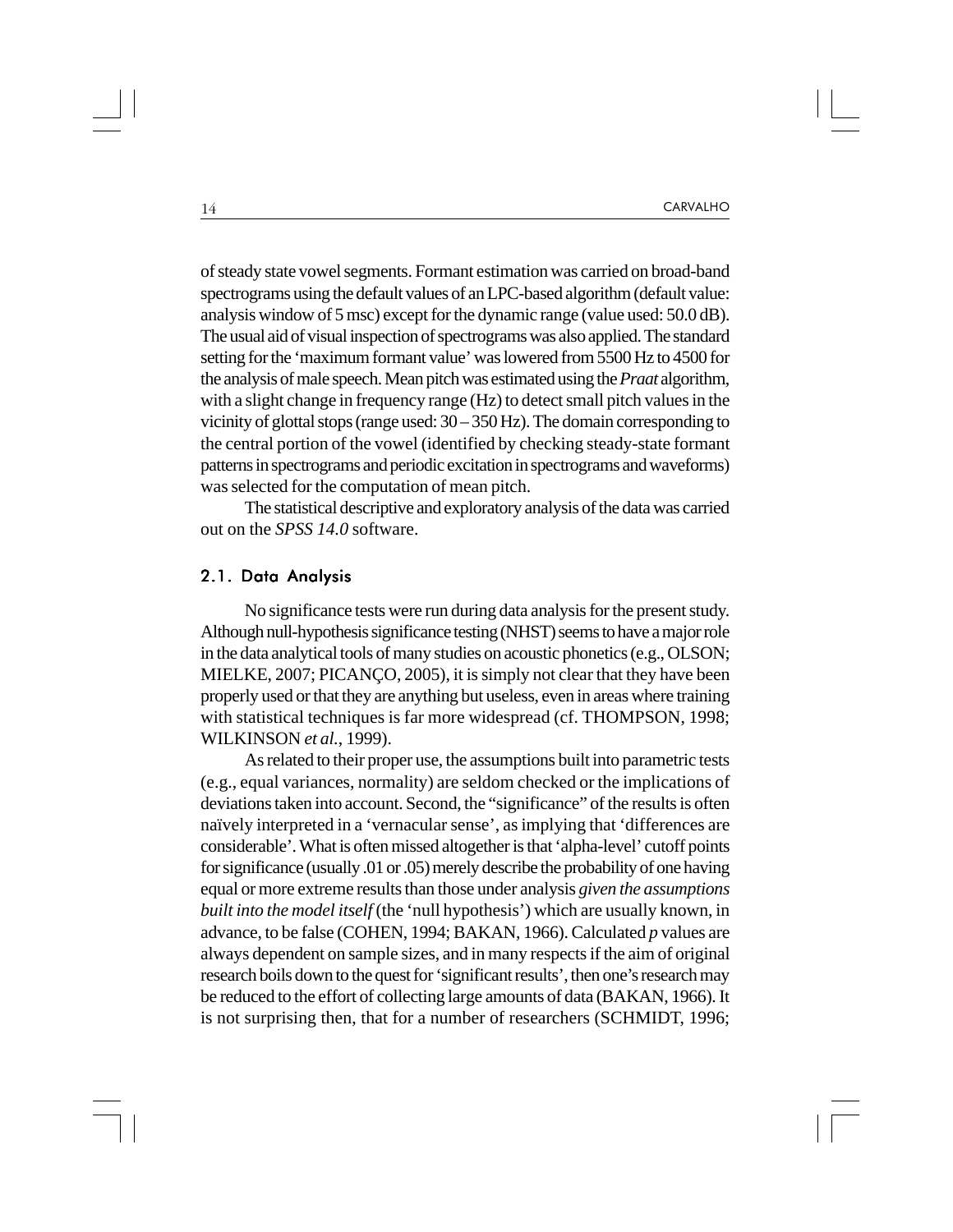WILKINSON *et al*, 1999) tests of statistical significance should be banned from publications or at least handled with greater care than usual.

One of the antidotes against the rash application of significance tests lies in an increased reliance on exploratory data analytical techniques (COHEN, 1994, p. 1001). This was the path taken in this preliminary work.

After the identification of outliers or extreme deviations from central tendency in the data for each formant, these cases were subject to acoustic reanalysis in order to look for mistakes in formant estimation or in writing down the results of the analyses. In case the correctness of the original measurements was confirmed, other causes for the divergent measurements were sought. The computation of Means and Standard Deviations was carried out only after the removal of outliers, since these are statistics which are highly sensitive to infrequent large deviations in data; however, some of the outliers are shown in the vowel spaces drawn in the next sections.

#### 3. Results and Discussion

#### 3.1. Vowel Spectra and Spectrograms

Sample spectra for each vowel category are provided in Appendix A. Spectrograms for tokens of the two vowels /i/ and /o/ are given below, showing the F2 difference between the more posterior /o/ (right side) and the more anterior /i/ (left side):



FIGURE 1 **-** Spectrograms for tokens of /i/ (left) and /o/ (right).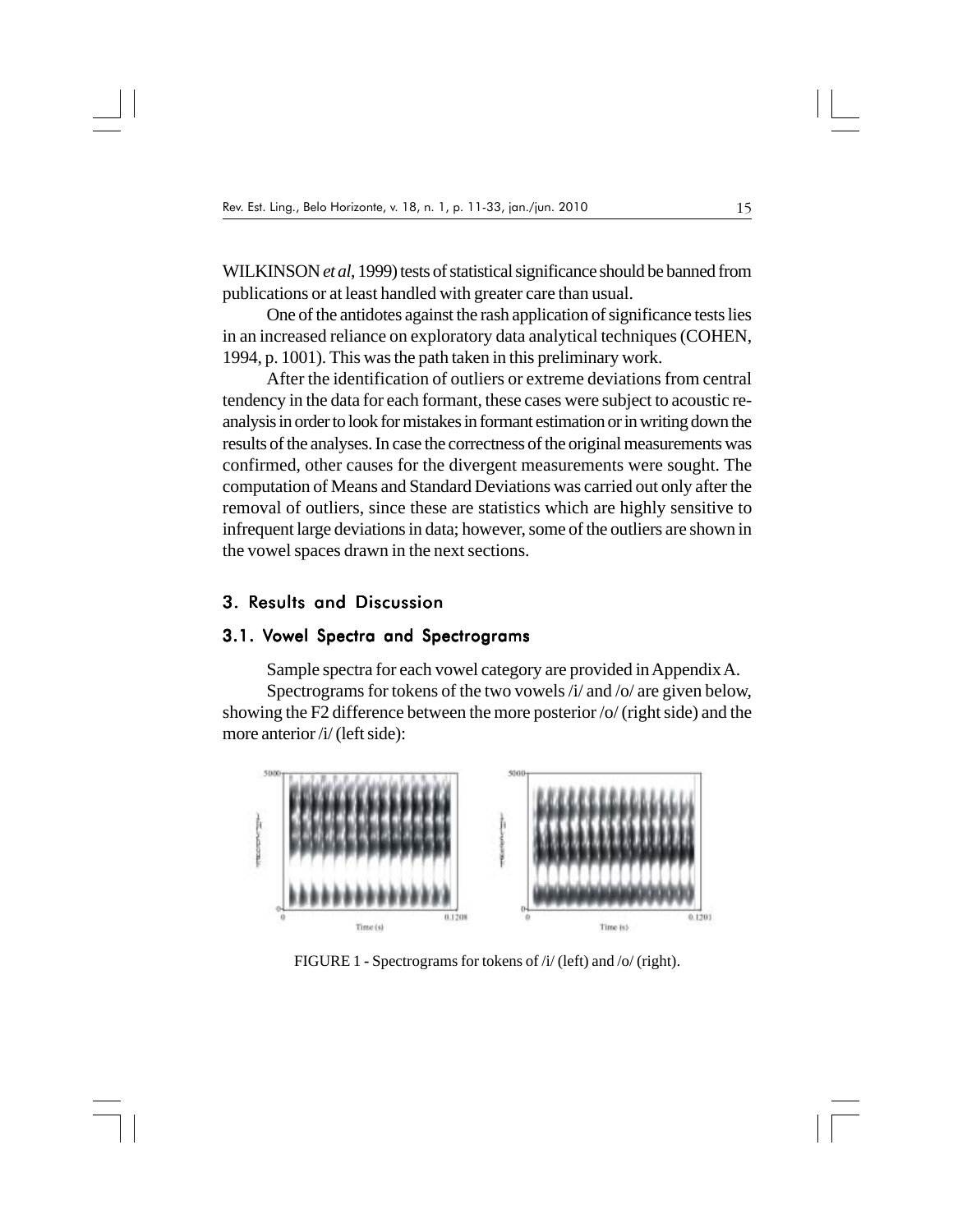

Sample spectrogram for a single token of vowel /a/:

FIGURE 2 - Spectrogram for token of vowel /a/.

#### 3.2. Vowel Spaces

In order to draw the vowel space for the Pirahã language as taken from our sample values, the values for the F2-F1 and F1-F0 differences were computed as speaker-independent measures of anterior/posterior position and openness, respectively (Ladefoged & Maddieson (1990), Traunmüller(1981)). The vowel space is presented in figure 3 below:



FIGURE 3 **-** Vowel space for Pirahã language over studied sample (F2-F1 x F1-F0);  $(\times /i/$ ,  $\frac{\partial}{\partial l}$ ,  $\Delta / \frac{\partial}{\partial l}$ .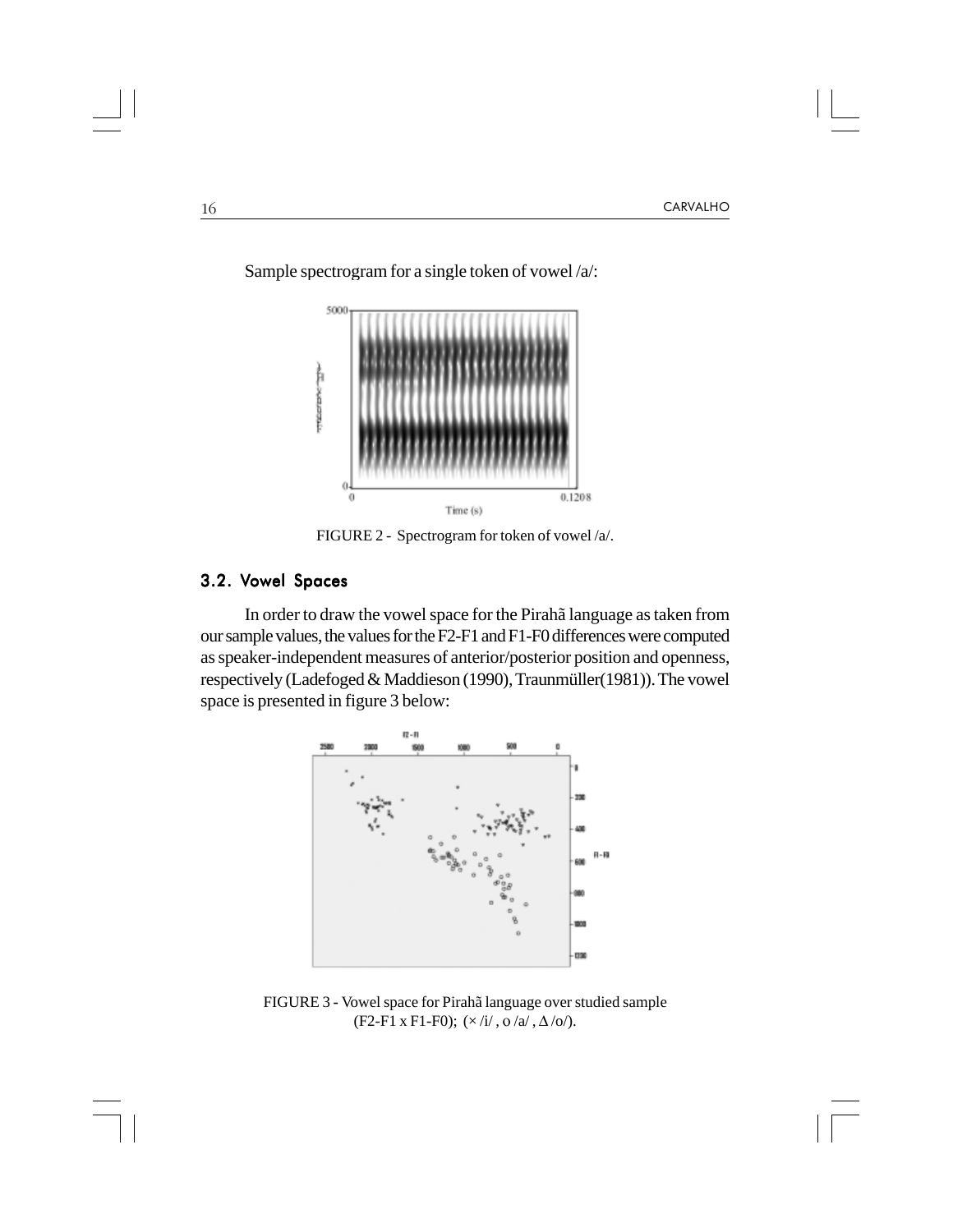Many researchers, employing different measurement scales and dispersion metrics, have found that among the so-called "point vowels" the token space for /i/ tends to be much more tightly-clustered (or less dispersed) than those of either /a/ or /u/ (cf. GENDROT; ADDA-DECKER, 2007; AL-TAMIMI; FERRAGNE, 2005). Preliminary visual inspection of the vowel space above seems to suggest that this is also the case in Pirahã. Intra-vowel Standard Deviations were computed over raw F1 and F2 values after the identification and elimination of extreme outliers in a first-step graphical exploratory analysis (summing a total of three tokens). The S.D. values are displayed below:

TABLE 1 Standard-deviations for each formant dimension

|      | F1/i/  | F2/i/   | F1/a    | F2/a/   | $F1$ /o/ | $F2$ /o/ |
|------|--------|---------|---------|---------|----------|----------|
| S.D. | 83,735 | 148,911 | 155,536 | 221,818 | 77,836   | 179,724  |

The values confirm that, for F2 at least, /i/ seems to be acoustically more stable. The token space for /o/ is the least variable in the F1 dimension. An adequate comparison with other studies is, however, not warranted in this preliminary work, since only a quite restricted set of prosodic and segmental contexts have been targeted in the present study.

Another interesting feature displayed by the vowel space above is the clustering of both /o/ and /a/ in the back portion of the vowel space. One of the generalizations emerging from Crother's sample of vowel systems states that height distinctions tend to be more important cross-linguistically to front vowels (CROTHERS, 1978, p. 122). The Pirahã vowel space, at least as depicted above clearly stands outside this generalization, height being more important to set /a/ and /o/ tokens apart from each other; indeed, the tight space along the F1 dimension over which /o/ tokens spread may be an effect of this vowel's underlying specification for this feature (KEATING, 1990). The same data is displayed below in the more usual F1 x F2 space (PETERSON; BARNEY, 1952). This representation has the additional advantage of being more useful for cross-linguistic comparisons, since much work in acoustic phonetics employs these parameters for the description of vowel spaces (e.g., CROWHURST, 2002; ANSARIN, 2004; OLSON; MIELKE, 2007).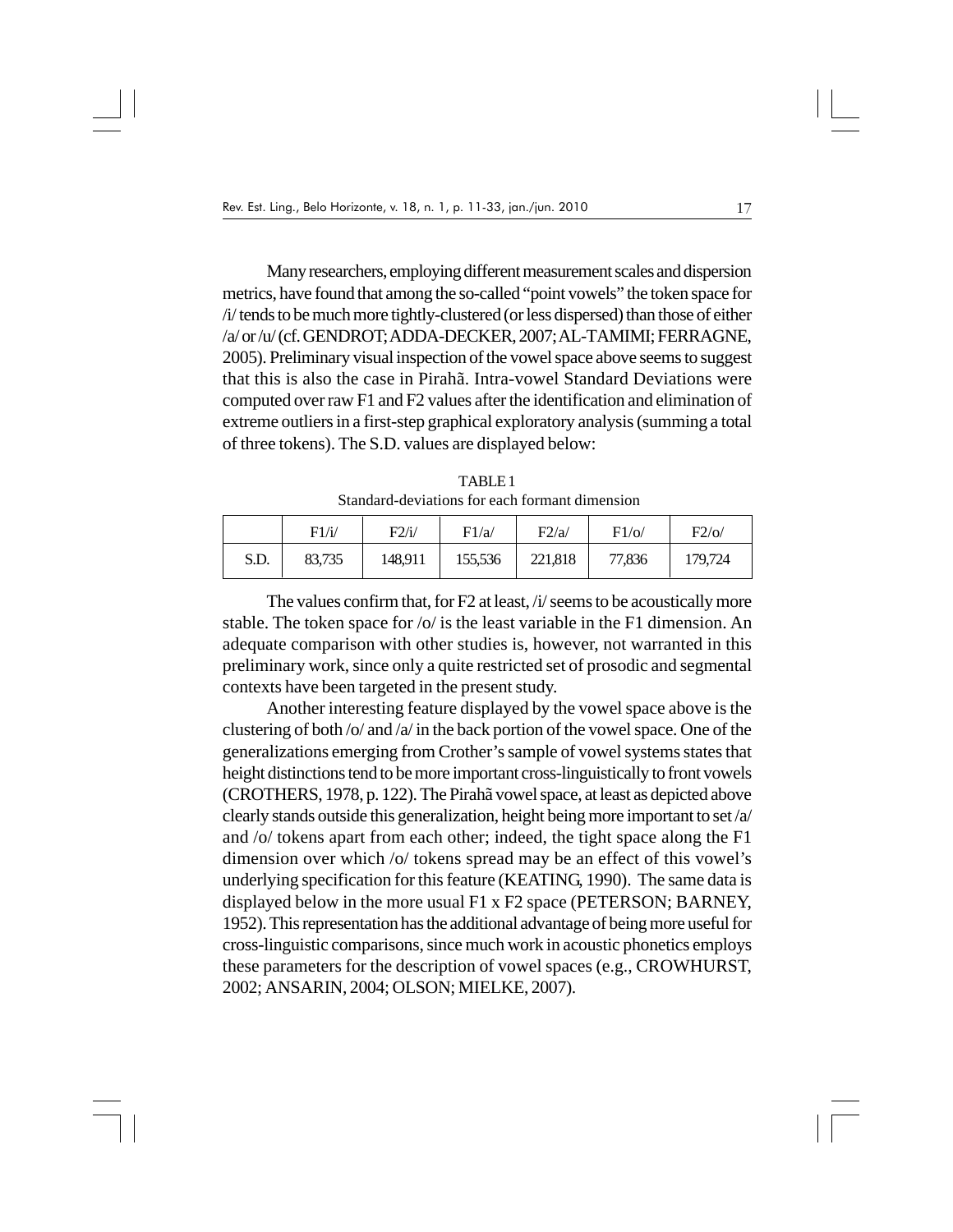

FIGURE 4 **-** F1 x F2 vowel space derived from sample tokens (× /i/ , ο /a/, Δ /o/).

Here, the auditory impression that  $\alpha$  is pretty much centralized is confirmed (cf. section 1). An extremely posterior F2 value for a token of /i/ was found in the data (the first vowel in the word *igiai* as spoken by the second male informant). As the item is heard in the recordings, it seems that hypoarticulation (LINDBLOM, 1990) is a good explanation for the pattern observed. Tokens of /o/ were found to be closer to [u] after [h] (especially marked by a strong reduction of  $F1$ ) and after [k] (with a stronger reduction of  $F2$ , consistent with rounding). Some outlying tokens of /o/ with too high F2 values, well within the range for /i/ tokens, were identified. During acoustic re-analysis, it was found that the original formant measurements were made too close to vowel onset which, in the case of the item *hoopogi*, meant that the vowel was slightly nasalized close to [h], as asserted by Everett (1986). This is problematic, given that the LPC-based formant estimation tool used is not adequate, in its standard values, for the analysis of nasalized vowels. Another high-F2 outlying vowel was taken from the center portion of *koo'io.* Everett describes vowels as being optionally nasalized after glottal stops but, in this token at least, the vowel seems to be partially nasalized *before* a glottal stop.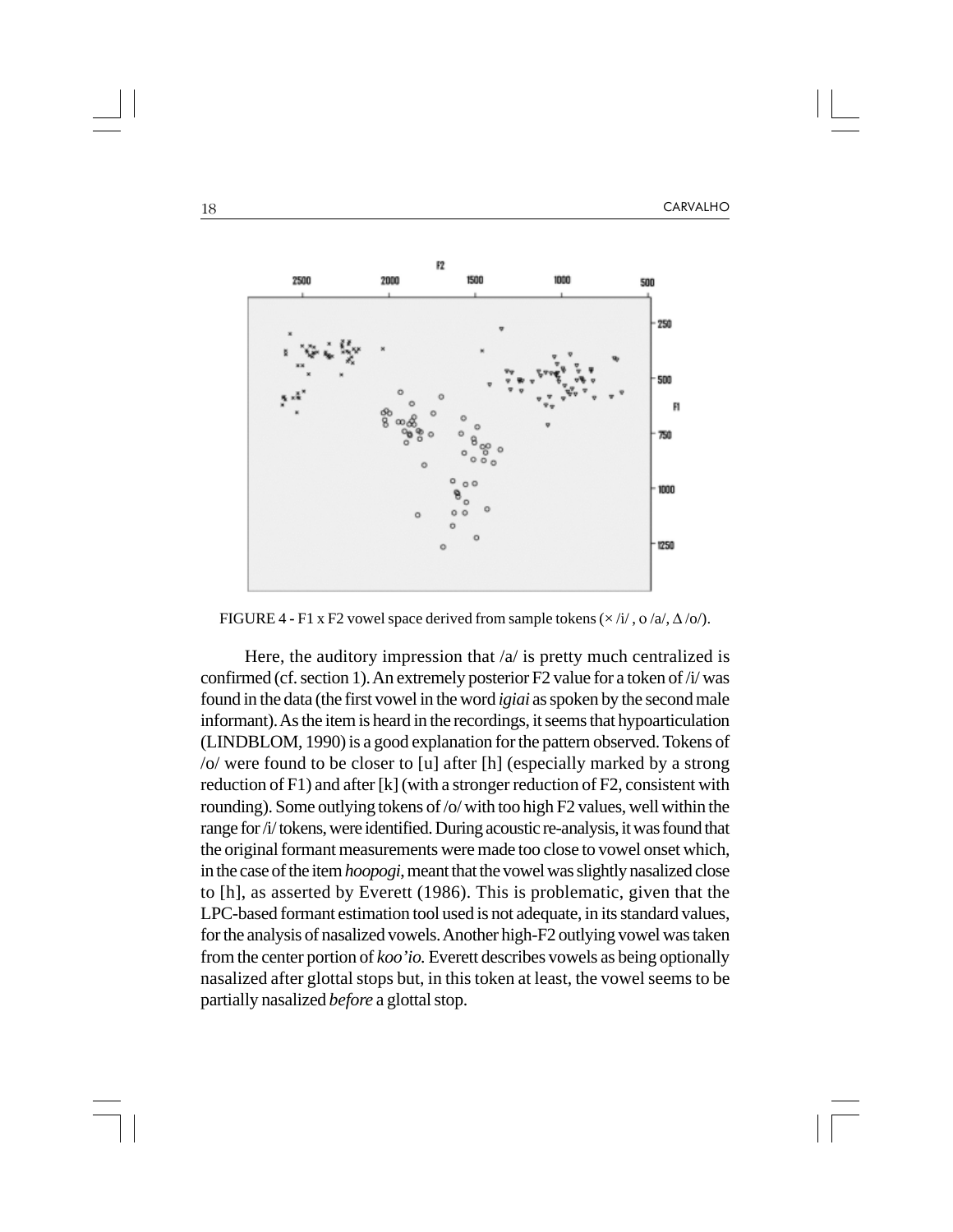It is interesting to note that the place occupied by /a/ tokens lies much more back when information on pitch (F0) is added. This is significant from the perspective of models and hypotheses which claim that pitch information may have a role in enhancing vowel distinctiveness (DIEHL; KLUENDER, 1989; KINGSTON, 1993; HOMBERT, 1977).

 The size or overall dispersion of the Pirahã vowel space was computed by adding the Euclidean distances between the mean Bark values for each of its three vowels. As a first step, formant values in Hz were converted into the psychoacoustic Bark scale using the expressions given in Traunmüller (1990) (where *Z* stands for value in Bark, *F* for value in Hertz):

$$
Z = [26.81 \ F / (1960 + F)] - 0.53 \tag{1}
$$

The formula has an added correction factor for values of *Z* < 2.0:

$$
Z' = Z + 0.15 (2 - Z)
$$
 (2)

The two dimensional Euclidean distances in Bark between the mean values for adjacent vowels are given below:

TABLE 2 Euclidean distances between mean values for adjacent vowels

| $/i/ - /o/$ | $ o  -  a $ | $/a/ - A1/$ |
|-------------|-------------|-------------|
| 5,47        | 3,74        | 3,86        |

When added to serve as a measure of vowel space dispersion and compared with the values derived from a study of an independent sample of 28 languages (LIVIJN, 2000), the data from Pirahã provide no evidence for a sizedependent effect on the dispersion of vowel spaces: the value of 13.07 resulting from a sum of the Bark values in the table above is well above the values reported for some languages with 8 or 10 vowels. Our analysis thus supports Livijn's conclusion that no direct effect of inventory size on the acoustic dispersion of point vowels can be detected. In appendix C, we show the plot with the values of the dispersion measure as a function of inventory size with approximate place of Pirahã signaled with a colored circle.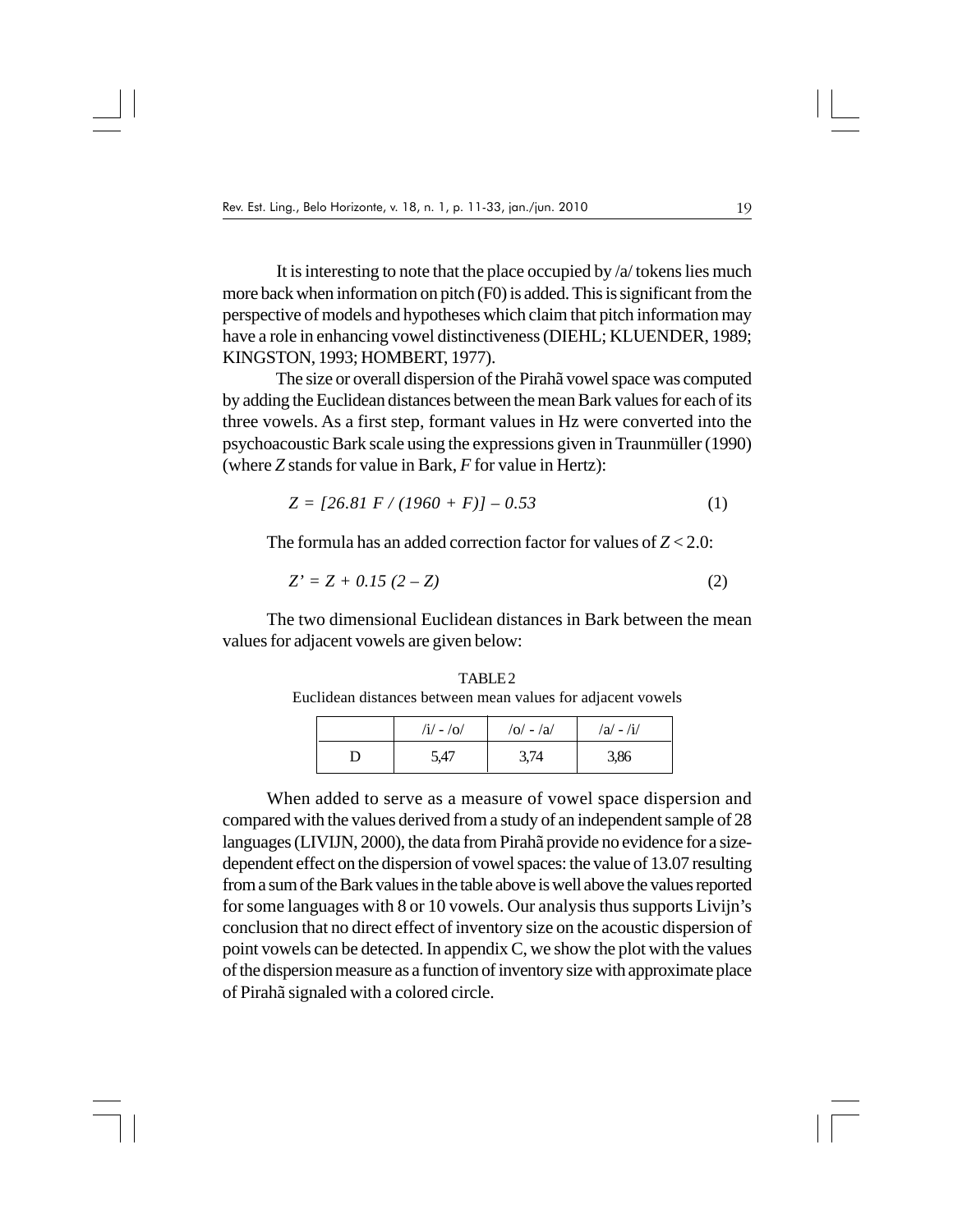Weitzman (1992, p. 123) suggested that if one were to find pairs of vowels differing by less than one critical band (approximated by one Bark) then one would have good reasons to suppose that other factors beyond perceptuallytransformed spectral peak values (e.g., pitch, duration) play a role in vowel discrimination. Our data on distances between Z values for the means of each vowel category in Pirahã are compatible with the idea that information present in spectral peaks is sufficient to support vowel discrimination in the contexts sampled by our preliminary study. The same conclusion could be foreshadowed by the presentation of figure 4 displaying the language's vowel space based on F1 and F2 measurements.

We analyzed the extreme values for the pooled F1 and F2 distributions in an attempt to uncover the effect of particular phonetic and phonological contextual variables. One interesting pattern which arose from the data is that for tokens of /a/, the largest values for F1 and the smallest values for F2 were attained in long vowels. A similar, but not equal pattern was found for /i/: the largest F1 values and the largest F2 values were all taken from long vowels.

Sex-differences in vowel spaces have been reported for a number of different languages (HENTON, 1995; DIEHL *et al.*, 1996; SIMPSON; ERICSDOTTER, 2007). As becomes evident after visual inspection of the F1 x F2 vowel spaces below, the general pattern having females with larger vowel spaces than males holds of Pirahã too. This impression is confirmed by an analysis of the mean/median formant values for the three speakers presented in the table after the graph (the unique exception being the values for F2 /a/ which are higher for male speaker 2 than for the female speaker):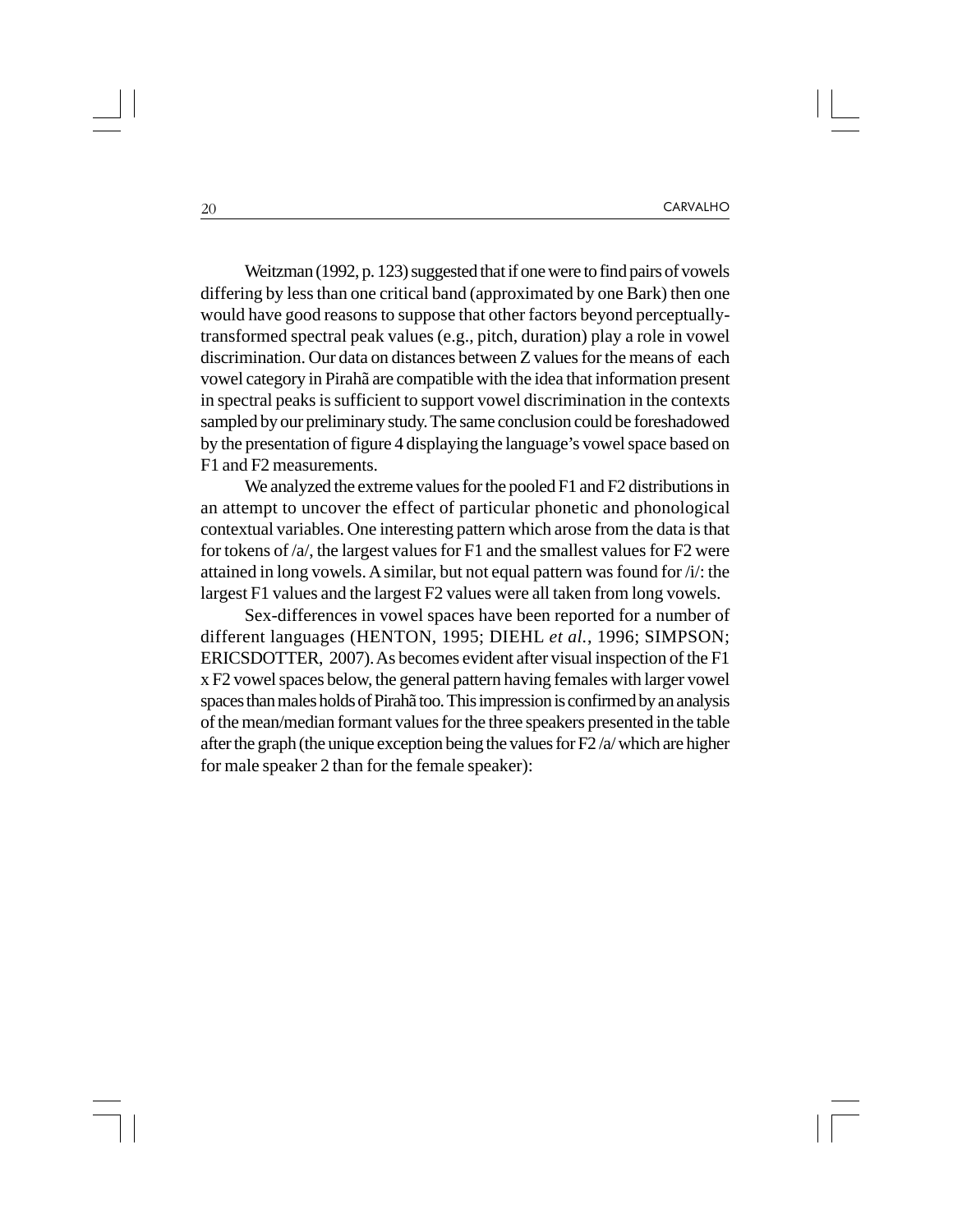$\begin{array}{c|c} \hline \hline \end{array}$ 

 $\overline{\overline{\phantom{a}}\phantom{a}}$ 



FIGURE 5 **-** F1xF2 vowel spaces for each speaker (× /i/ , ο /a/, Δ /o/).

TABLE 3 Mean/median formant values for each speaker and the pooled means/medians

|           | F1/i/   | F2/i/     | F1/a/     | F2/a/     | $F1$ /o/ | $F2$ /0/  |
|-----------|---------|-----------|-----------|-----------|----------|-----------|
| Male      |         |           |           |           |          |           |
| Speaker 1 | 373/378 | 2268/2243 | 801/812   | 1521/1509 | 460/466  | 893/912   |
| Male      |         |           |           |           |          |           |
| Speaker 2 | 394/387 | 2357/2368 | 697/700   | 1912/1882 | 492/484  | 1115/1092 |
| Female    |         |           |           |           |          |           |
| Speaker 1 | 518/577 | 2550/2544 | 1035/1031 | 1616/1605 | 568/571  | 1010/977  |
| Pooled    | 421/392 | 2360/2391 | 801/676   | 1663/1691 | 514/509  | 1139/1029 |

 $\sqrt{2}$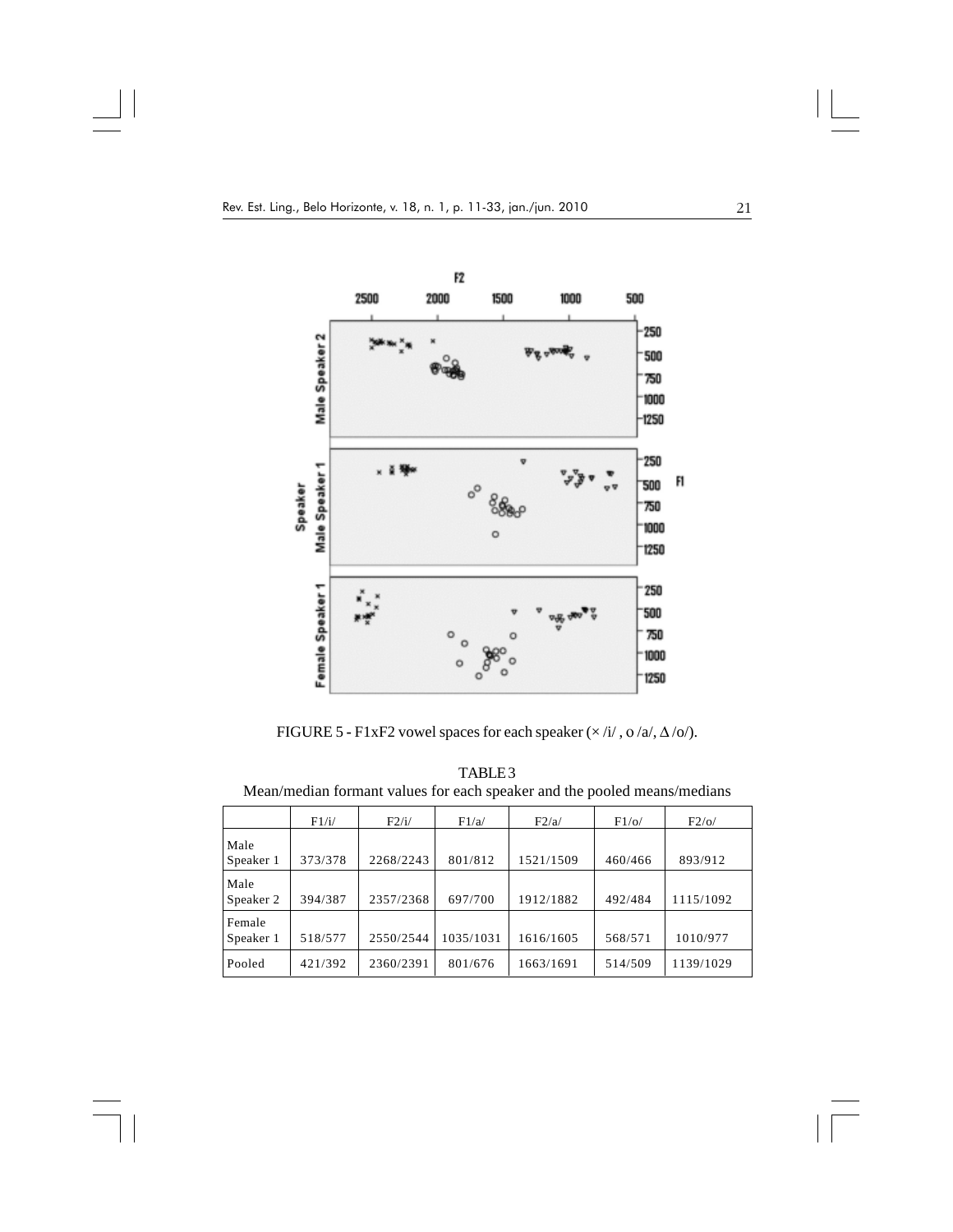

Vowel spaces based on mean Bark values for each speaker are given below:

FIGURE 6 **-** Mean formant values (F2xF1) expressed in Bark (Critical Band) scale.  $(\times /i/$ ,  $0 /a/$ ,  $\Delta /o/$ ).

As cross-linguistic evidence shows, the reported sex-differences in vowel spaces display interesting language-internal non-uniformities. Not only the magnitudes of the differences are subject to cross-linguistic variation, but distinct vowels are differentially affected (HENTON, 1995). We display below the (nontransformed) Euclidean distances between mean formant values for the male (pooled mean for the two subjects) and the female means: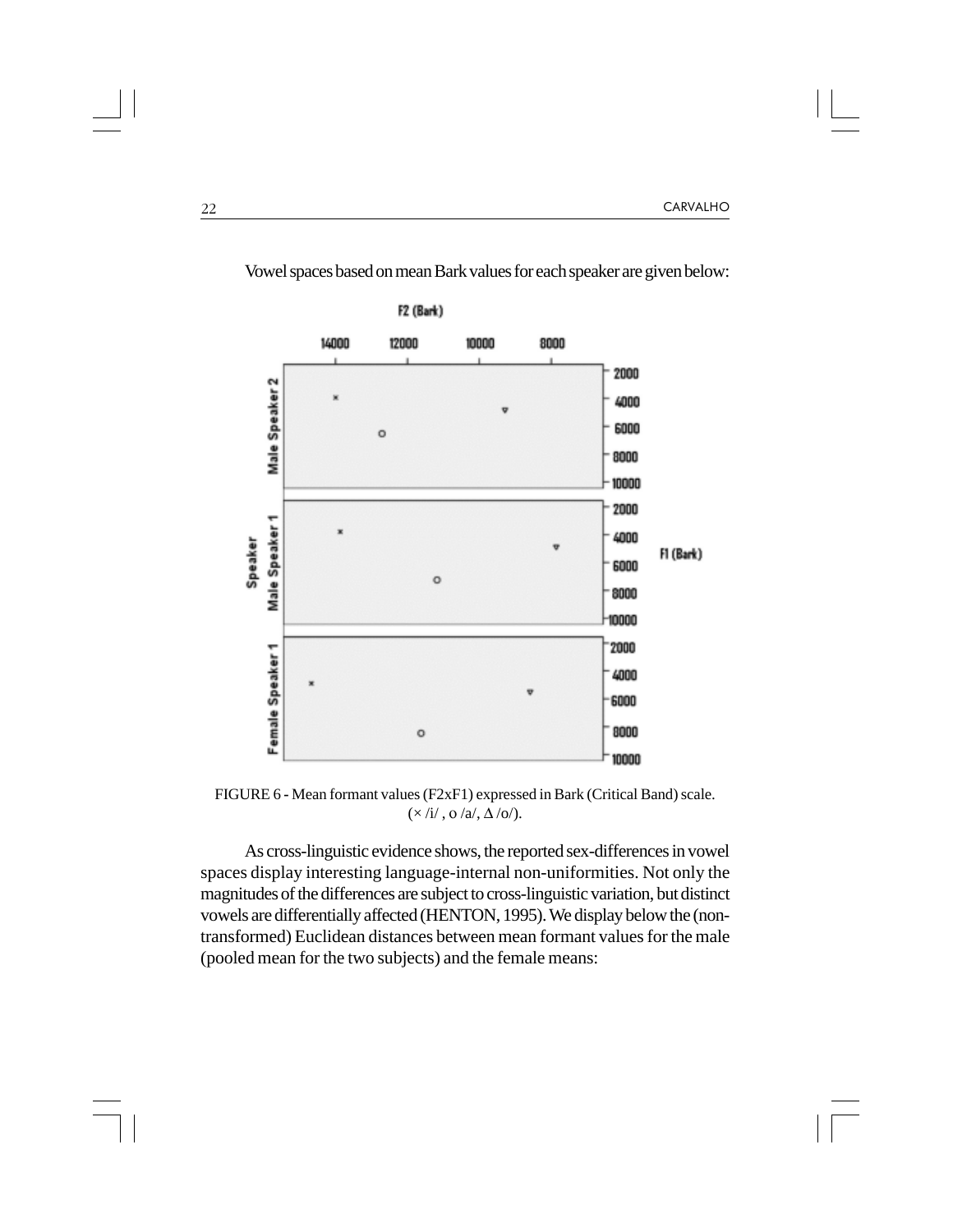TABLE 4 Non-transformed Euclidean Distances between mean formant values for males and the female subject

| F1/a/ | F2/a/ | F1/i/ | F2/i/                | $F1$ /o/ | $F2$ /o/ |
|-------|-------|-------|----------------------|----------|----------|
| 288   | 40    | 129   | າາາ<br><u>talata</u> | 74       | ⊥        |

The data display in a quite direct manner a pattern similar to that found in other languages: the difference between male and female vowel spaces tends to increase as formant values increase. That is, the F1 difference is larger for more open vowels and the F2 difference is larger for more fronted vowels (cf., e.g., SIMPSON; ERICSDOTTER, 2007).

#### 3.3. Vowel Pitch

As a general typological trend, high vowels have higher pitches than low vowels, even in languages that use variations in vocoid segmental phonatory state for linguistic or grammatical purposes, such as lexical tone languages or pitch-accent languages (LEHISTE, 1970; WHALEN; LEVITT, 1995; VERHOEVEN; Van HOOF, 2007). It may be the case that the correlation between pitch and vowel height works as a redundant cue to vowel height (HOMBERT, 1977).

Variation as a function of sex is of course well documented and obvious to anyone: women's speech is on the average higher pitched than men's speech (DIEHL *et al.,* 1996; TRAUNMÜLLER; ERIKSSON, 1995) even in peculiar speech registers such as baby-talk. Differently from the intrinsic pitch of vowels, the physiological bases for this sex effect are relatively well understood (TITZE, 1989).

In Pirahã, we have found, as predicted, that the mean (and the median) pitch values for our female speaker are well above those for the two male speakers. Also the range of variation in the pitch realizations is larger for the female speaker when compared to males (cf. table 5 below).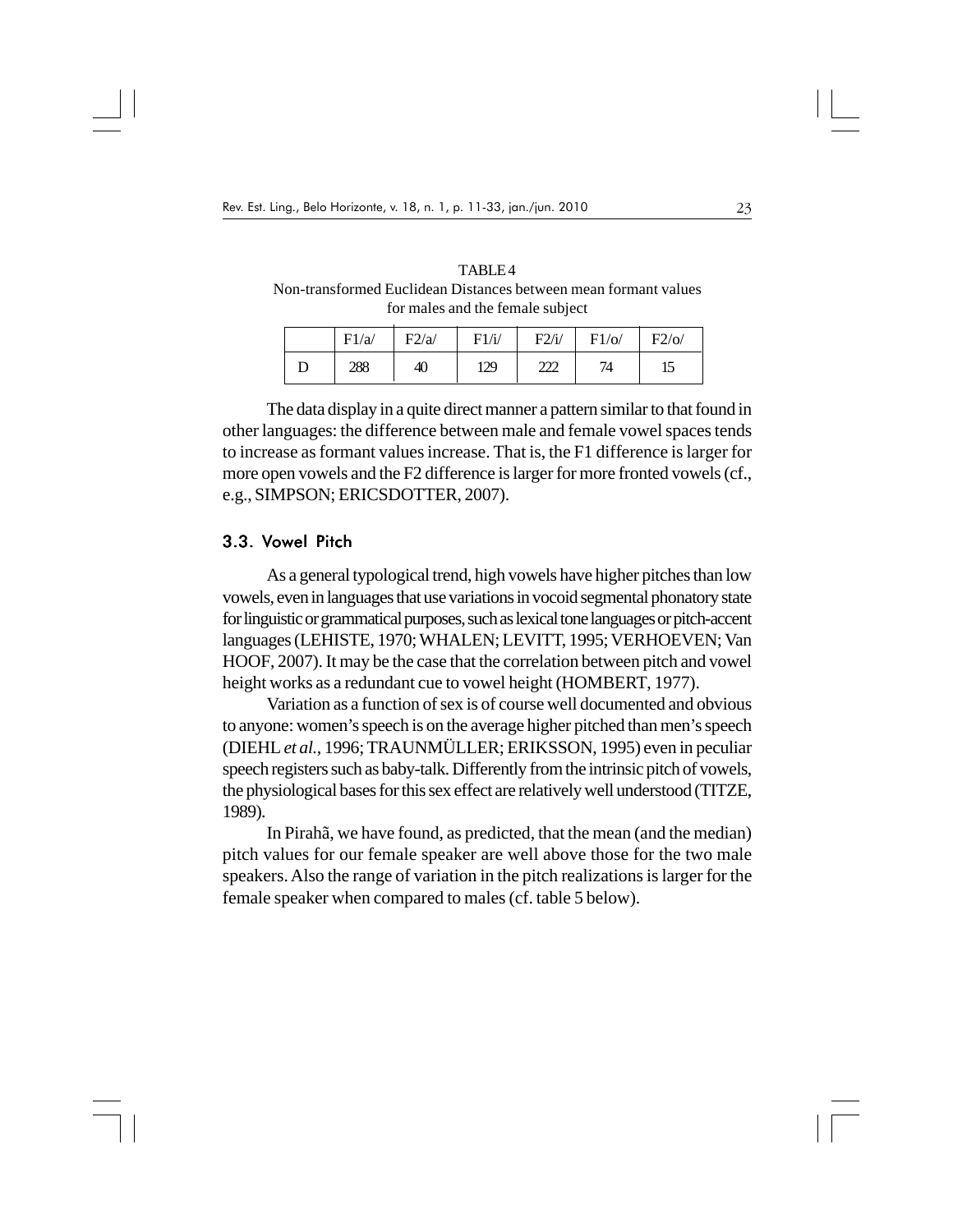|                                                                        |    | TABLE <sub>5</sub> |  |  |  |
|------------------------------------------------------------------------|----|--------------------|--|--|--|
| Average Mean Pitch values for each speaker as a function of vowel type |    |                    |  |  |  |
| (mean/median (range)).                                                 |    |                    |  |  |  |
|                                                                        | 'a |                    |  |  |  |

|        | /a/          | 'i/          | $\overline{O}$ |
|--------|--------------|--------------|----------------|
| Male 1 | 135/134(36)  | 138/136(32)  | 134/136(52)    |
| Male 2 | 123/121 (44) | 127/123(64)  | 126/121 (47)   |
| Female | 218/210(72)  | 246/239(101) | 193/202 (112)  |

Both the higher average values and the larger ranges in pitch realizations for women when compared to men are attested in a number of distinct languages (TRAUNMÜLLER; ERIKSSON, 1995; SIMPSON; ERICSDOTTER, 2007).

The mean pitch values for the language are given below:

TABLE 6 Average Mean Pitch for each vowel category (mean/median (range)).

| a            |              |               |
|--------------|--------------|---------------|
| 150/134(157) | 160/144(204) | 147/136 (122) |

When the mean pitch values for the three speakers were graphically displayed, an interesting pattern concerning intrinsic pitch arose: in both male speakers the mean pitch value for /o/ is higher than that for /a/ (although less so in male speaker 2) but the pattern is reversed in the female speaker, where /a/ has a mean pitch well above that of /o/: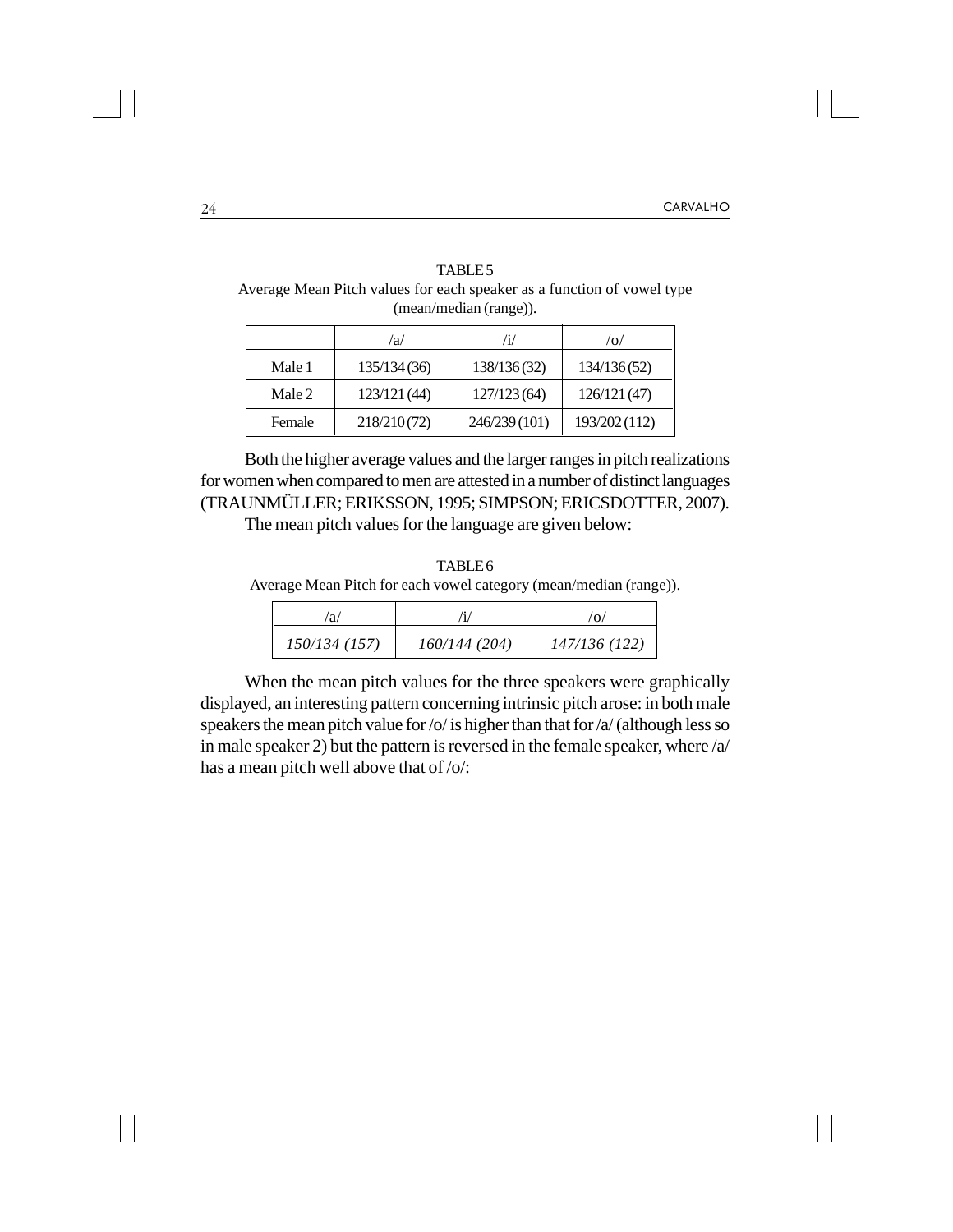

FIGURE 7 **-** Line graph of variation in mean pitch (Hz) for each vowel as a function of speaker

We can imagine a few explanations for this pattern. First of all, this could be an artifact brought about by messy data: the inflation of the mean pitch for / a/ in the female speaker could be the result of a disproportionate amount of highend outliers in the female sample. Although the data for the /a/ vowel of the female speaker is positively skewed, it is not more than that of the first male speaker (skewness of 1,246 for female; 2,121 for male speaker 1). Also, the distribution of /a/ values for the female has a kurtosis value close to zero (,414) while the two male speakers have higher positive values (4,901 for male speaker 1; 1,381 for male speaker 2). This means that the female distribution is not affected to a greater extent by infrequent extreme deviations when compared to the male distributions. When all outliers and extreme values were removed, the difference, albeit diminished, remained in the same direction: /a/ still had a mean pitch higher than that of /o/ for the female speaker (/a/: 208 ; /o/: 204).

A second, if more interesting hypothesis, appeals to the non-linear representation of the physical frequency-space (measured in Hertz) in terms of psychoacoustic scales (measured in Critical Bands, for example). That is, when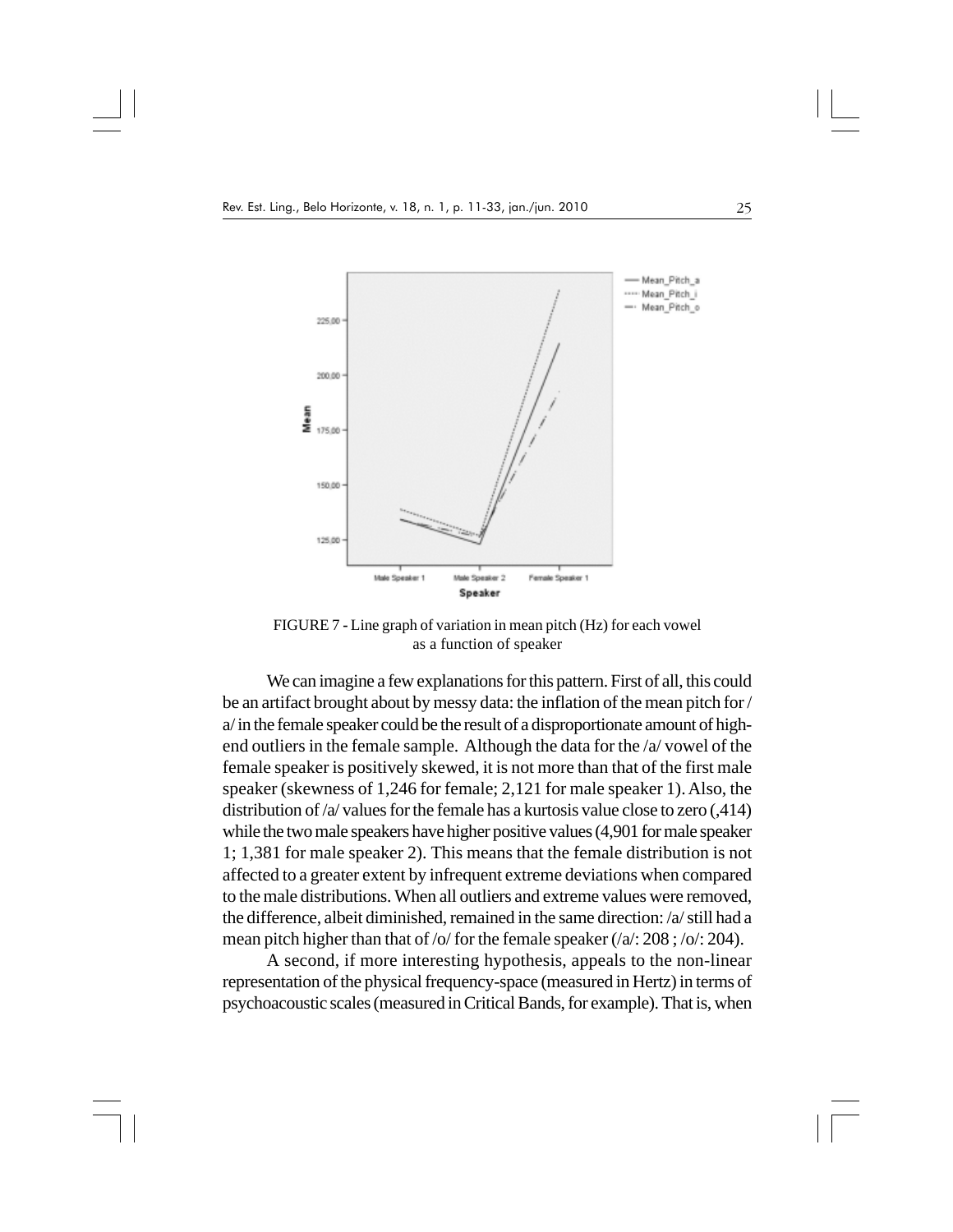displayed in terms of the "perceptually-real" topography of scales that describe how the properties of physical stimuli are encoded in the auditory systems of speakers-hearers, the differences may turn out to align themselves with the theoretically predicted patterns of intrinsic pitch variation. Much to our surprise, the representation of the mean values in terms of the critical band Bark scale actually *increased* the separation between /o/ and /a/ means in female speech. The differences between the two male speakers were, on the other hand, almost completely diluted:



FIGURE 8 - Line graph showing interindividual variation in Bark-scaled mean pitch values for each vowel

A third hypothesis which assigns these unexpected patterns to the uncontrolled action of lexical (underlying) pitches seems unlikely. This could be the case if the speech samples for each speaker were selectively and differentially affected by a disproportionate presence of, say, low pitched tokens of /o/ or high pitched tokens of /a/. But it seems that this is not the case, since as reported in the Methods section, the samples for all three speakers correspond to the same list of lexical items.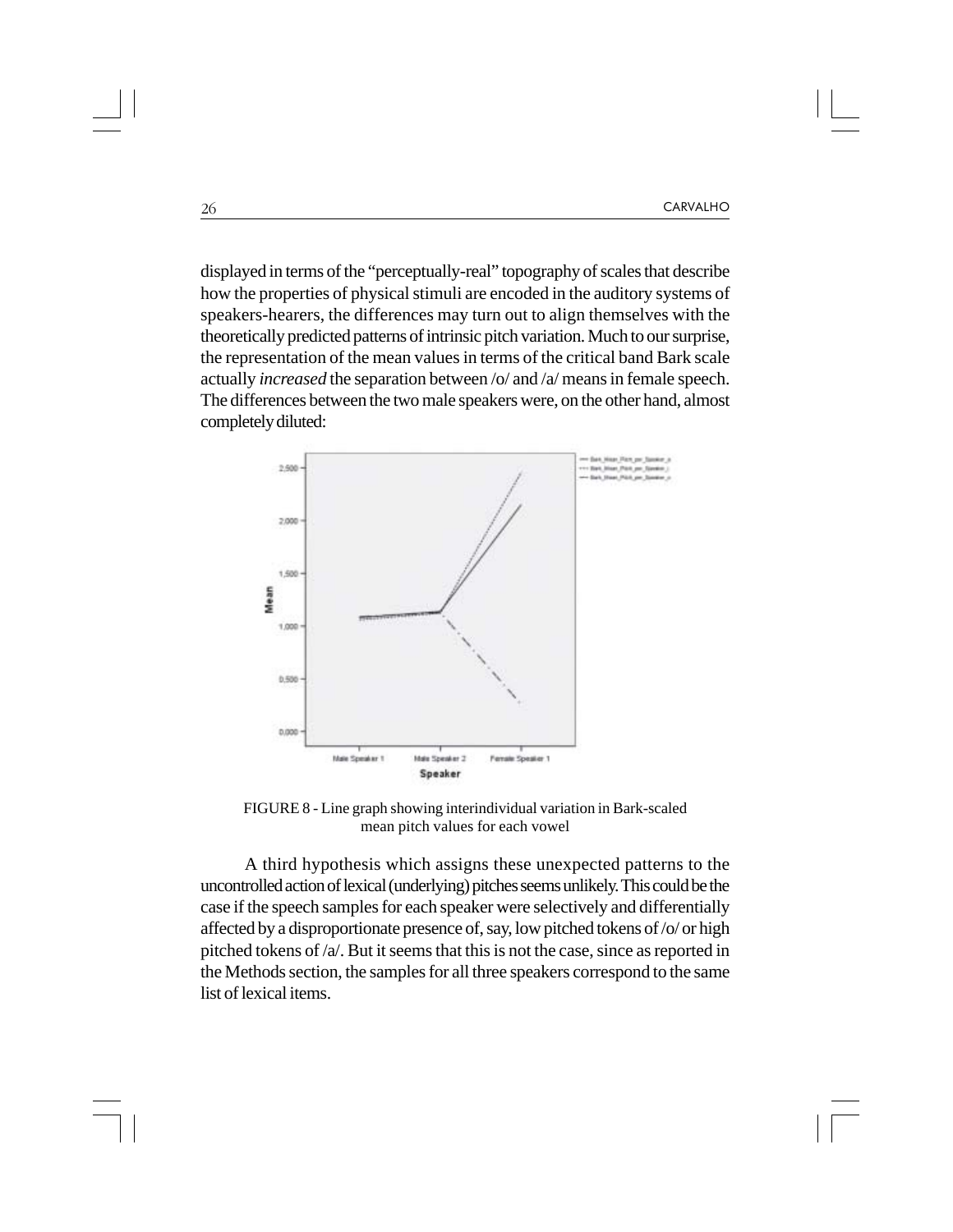Based on our discussion on perceptually-based distances in the previous section, it could be the case that the female speaker enlarges the mean pitch difference between the realization of /a/ and /o/ in order to compensate for poor discrimination based solely on formant frequencies (cf. VERHOEVEN; Van HOOF, 2007). This would explain a larger difference in mean pitch in the female as opposed to the male speakers, but not the fact that /a/ has a higher mean pitch than /o/. However, the female distance in Barks between the mean Z values for /o/ and /a/ scores 4,24, i.e., more than 4 critical bands.

On a tentative basis, we resort to the position that these patterns may be due to uncontrolled variation in speech clarity during elicitation (cf. e.g., MADDIESON, 2006). Control for this sort of independent variable is always required and more easily attained in experimental settings; when doing fieldwork among a mainly monolingual community outside the lab this sort of control is hardly a realistic goal. In principle, it may be the case that co-variations among phonetic features (articulatory and/or acoustic) may hold only of 'clear' speech but not in hypo-articulated or 'reduced' utterances. As it happens, the speech of Pirahã women in the UCLA archive sample was felt to be pretty much hypo-articulated, as if the informants were mainly 'uninterested' or simply (and understandably) unwilling to produce speech at normal or more paced articulatory rates.

As it stands, the question of the intrinsic pitch of vowels in Pirahã deserves further study.

#### 4. Conclusion

This work gave a preliminary exposition of patterns concerning the acoustic and perceptual organization of vowels in the Pirahã language. The statement of these patterns was approached a typological vein, comparing in them to more general cross-linguistic findings. We hope that much of the present investigation stands as a plea for a more accurate and thorough investigation of Pirahã phonetics, which constitutes an unavoidable step towards a deeper understanding the way this language organizes sound structure.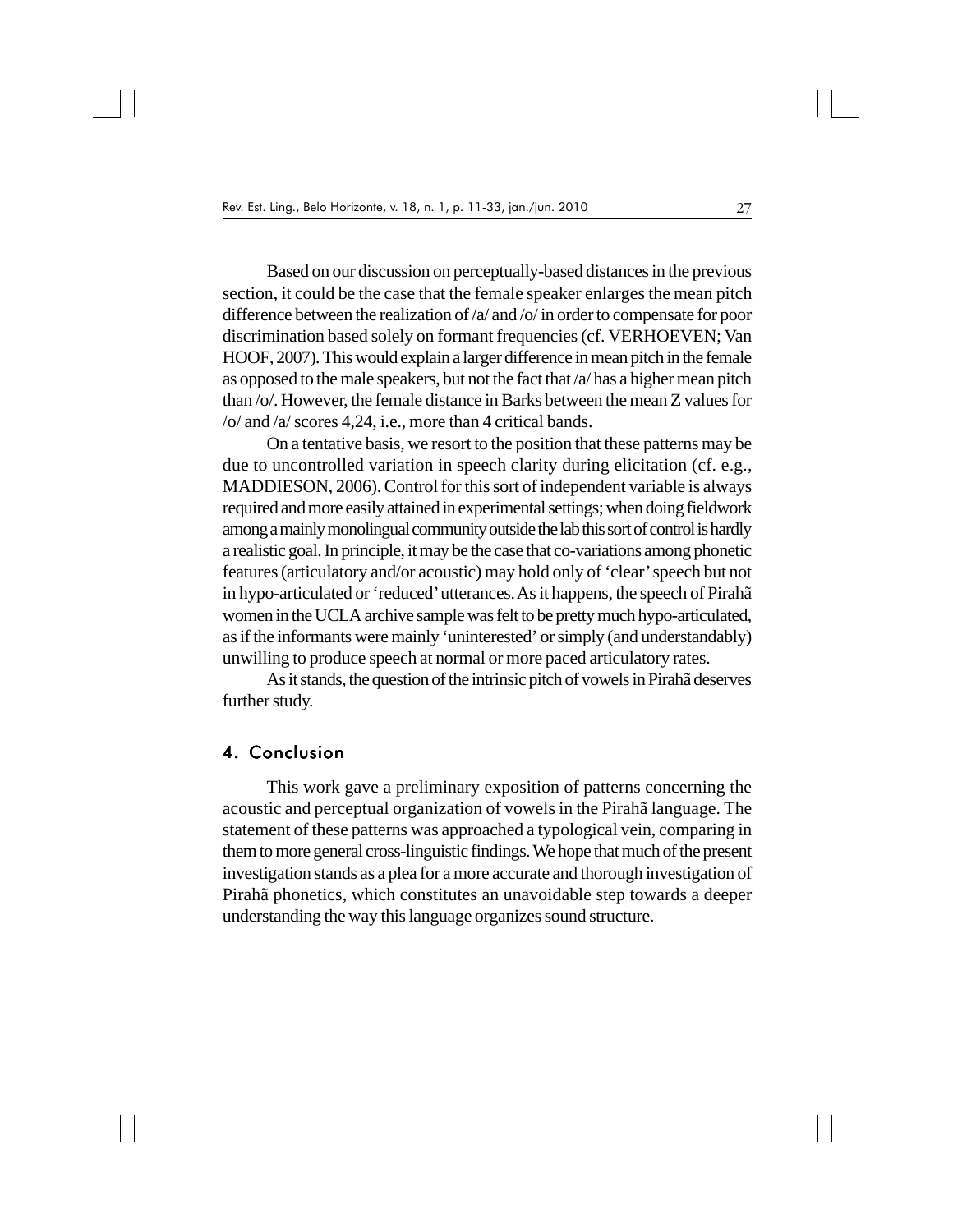### References

AL-TAMIMI, J.- E.; FERRAGNE, E. Does Vowel Space Size Depend on Language Vowel Inventories? Evidence from Two Arabic Dialects and French. *Proceedings of Interspeech' 2005*, 2465-2468, 2005.

ANSARIN, A. A. An Acoustic Analysis of Modern Persian Vowels. SPECOM' 2004: *9th Conference Speech and Computer,* St. Petersburg, Russia, September 20-22, 2004. No page numbering. Available at: http://www.isca-speech.org/archive.

BAKAN, D. The Test of Significance in Psychological Research. *Psychological Bulletin* 66 (6): 423-437, 1996.

BOERSMA, P.; WEENINCK, D. PRAAT. Doing Phonetics by Computer. www.praat.org, 2006.

CHIBA, T.; KAJIYAMA, M. *The Vowel:* Its Nature and Structure*.* Tokyo-Kaiseikan, Tokyo, 1941.

COHEN, J. The Earth is Round (*p* < .05). *American Psychologist* 49 (12): 997- 1003, 1994.

CROTHERS, J. Typology and Universals of Vowel Systems. In: Greenberg, J. (ed.) *Universals of Human Language, Vol. 2: Phonology.* 93-152. Stanford University Press, 1978.

CROWHURST, M. Un Intercambio de Vocales Altas en el Sirionó (Tupí-Guaraní). *Liames* 2: 7-29, 2002.

DIEHL, R.; KLUENDER, K. On the Objects of Speech Perception. *Ecological Psychology* 1: 121-144, 1989.

DIEHL, R.; LINDBLOM, B; HOEMEKE, K.; FAHEY, R. On Explaining Certain Male-Female Differences in the Phonetic Realization of Vowel Categories. *Journal of Phonetics* 24: 187-208, 1996.

EVERETT, D. Phonetic Rarities in Pirahã. *Journal of the International Phonetic Association,* December. 94-96, 1982.

EVERETT, D. Pirahã; in: Derbyshire, R. & G. K. Pullum, Handbook of Amazonian Languages. Vol.1*.*, pp. 200-325. Mouton de Gruyter, The Hague, 1986.

EVERETT, D. Cultural Constraints on Grammar and Cognition in Pirahã. *Current Anthropology* 46 (4); 621-646, 2005.

EVERETT, D. Cultural Constraints on Grammar in Pirahã: A Reply to Nevins, Pesetsky and Rodrigues. http://ling.auf.net/lingBuzz/000427, 2007.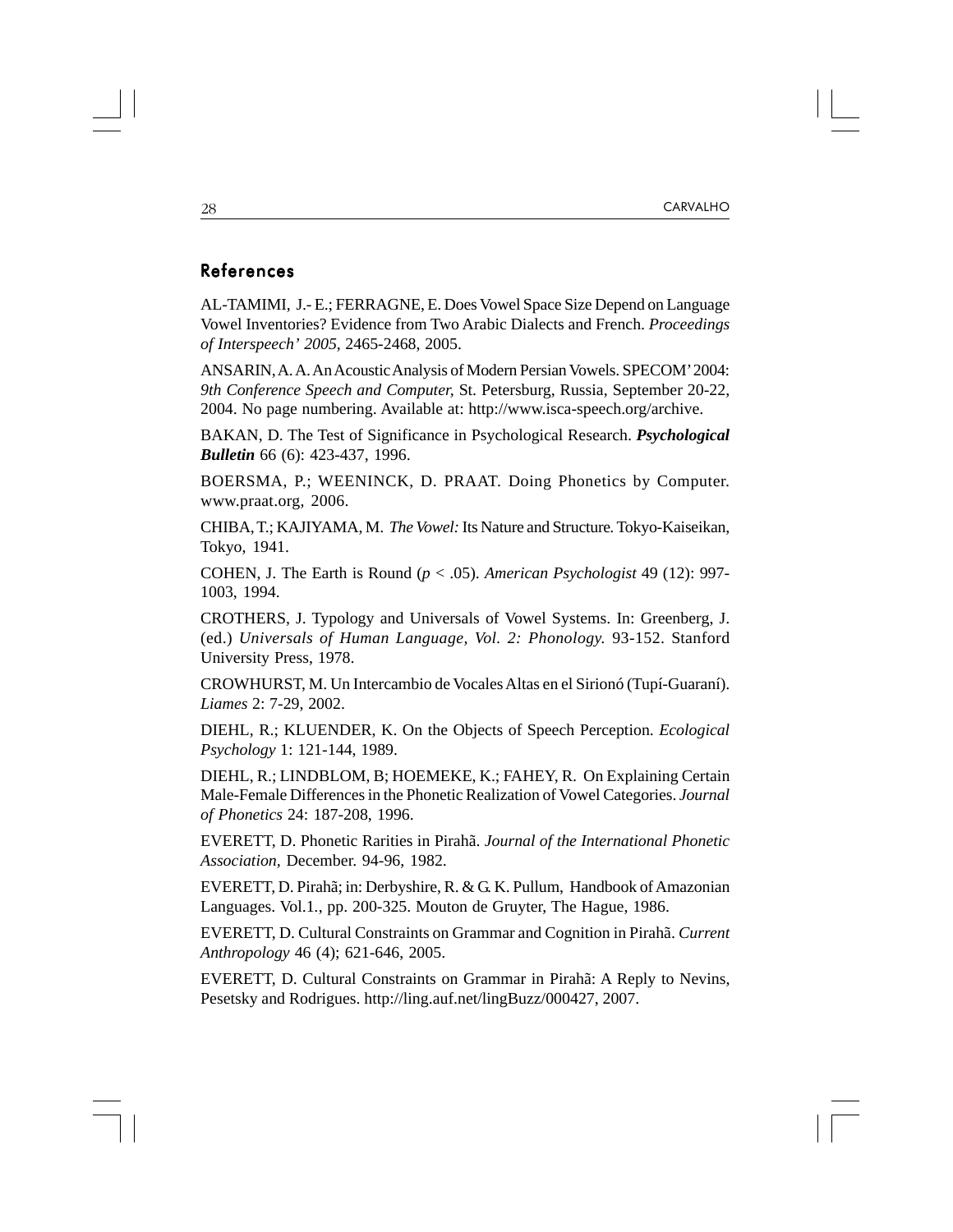EVERETT, D.; EVERETT, K. On the Relevance of Syllable Onsets to Stress Placement. *Linguistic Inquiry* 15**:** 705-711, 1984.

GENDROT, C.; ADDA-DECKER, M. Impact of Duration and Vowel Inventory Size on Formant Values of Oral Vowels. *Proceedings of the XVIth International Congress of Phonetic Sciences, p.1417-1420, Saarbrücken, 2007.*

HENTON, C. Cross-Language Variation in the Vowels of Male and Female Speakers. *Proc. XIIIth ICPhS* Vol. 4, 420-423, 1995.

HOMBERT, J.-M. Development of Tones from Vowel Height. *Journal of Phonetics* 5: 9-16, 1977.

KEATING, P. The Window Model of Coarticulation: Articulatory Evidence; in Kingston, J. & M. Beckman, *Papers in Laboratory Phonology I: Between the Grammar and the Physics of Speech,* pp.451-470. Cambridge University Press, 1990.

KINGSTON, J. The Phonetics and Phonology of Perceptually Motivated Articulatory Covariation. *Language and Speech* 35: 99-113, 1993.

LADEFOGED, P.; MADDIESON, I. Vowels in the World's Languages. *Journal of Phonetics* 18: 93-122, 1990.

LADEFOGED, P.; EVERETT, D. The Status of Phonetic Rarities. *Language* 72 (4): 794-800, 1996.

LEHISTE, I. *Suprasegmentals.* MIT Press, Cambridge, 1970.

LINDAU, M. Vowel Features. *Language* 54 (3)**:** 541-563, 1978.

LINDBLOM, B. Phonetic Universals in Vowel Systems; in Ohala, J & Jaeger (eds.) *Experimental phonology*, pp.13-44. Academic Press, San Diego, 1986.

LINDBLOM, B. Explaining Phonetic Variation: A Sketch of the H&H Theory; in Hardcastle, Marchal (eds.) *Speech production and speech modeling*, pp. 403-439. Kluwer Academic, Dordrecht, 1990.

LIVJIN, P. Acoustic Distribution of Vowels in Differently Sized Inventories – Hot Spots or Adaptive Dispersion?. *XIIIth Swedish Phonetics Conference Proceedings, p. 93-96. Skövde, Sweden, 2000.*

MADDIESON, I. The Size and Structure of Phonological Inventories: Analysis of UPSID; in Ohala, J & Jaeger (eds.) *Experimental phonology*, pp. 105-123. Academic Press, San Diego, 1986.

MADDIESON, I.Variation in Co-Variation: The Search for Explanatory Principles. *LabPhon 10*. No page numbering, 2006.

NEVINS, A.; PESETSKY, D.; RODRIGUES, C. Pirahã Exceptionality: A Reassessment. http://ling.auf.net/lingBuzz/000411, 2007.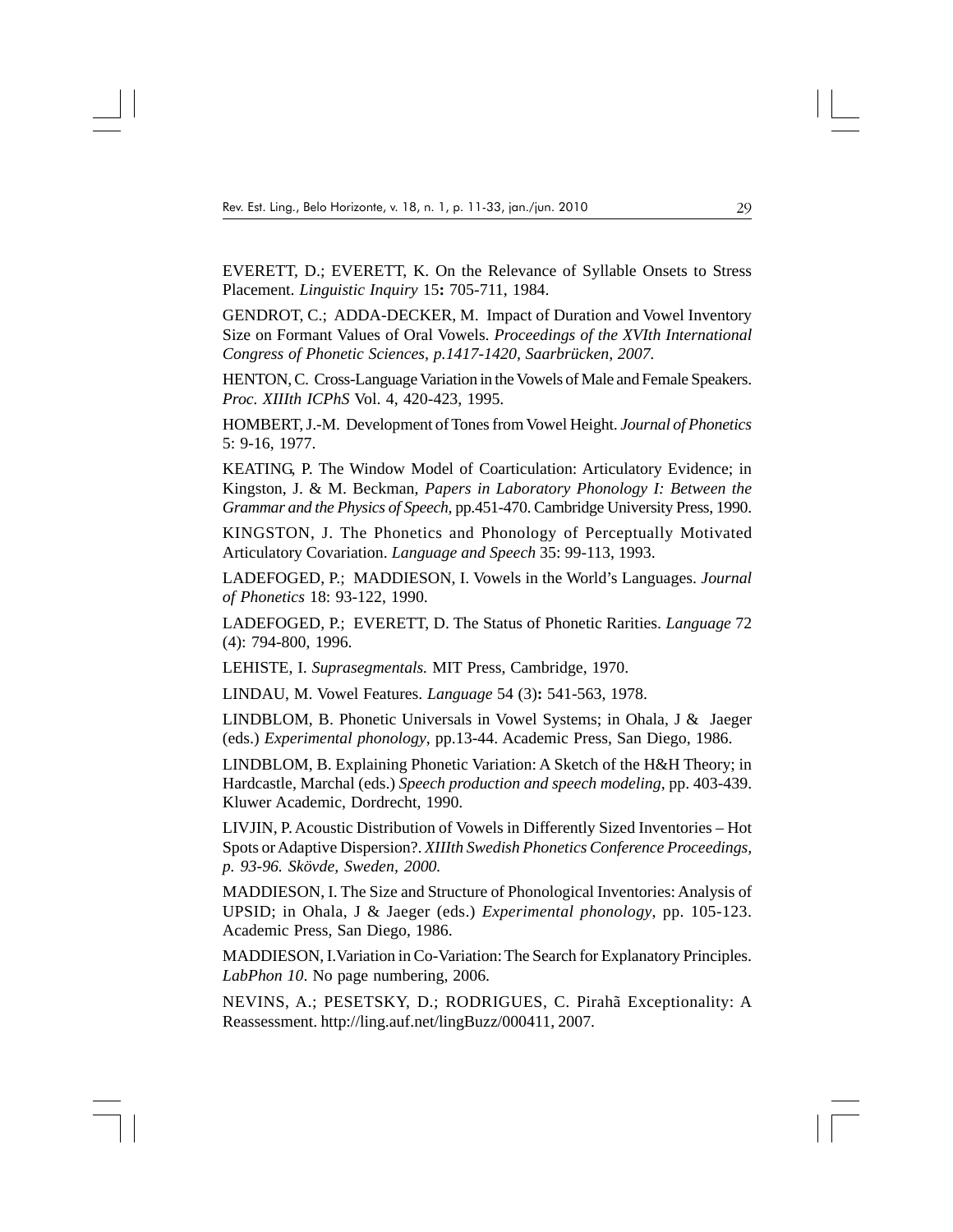OLSON, K.; MIELKE, J. Acoustic Properties of the Kagayanen Vowel Space. *Proceedings of the XVIth International Congress of Phonetic Sciences.* Saarbrücken, 845-848, 2007.

PETERSON, G.; BARNEY, H. Control Methods Used in the Study of Vowels. *Journal of the Acoustical Society of America* 24: 175-184, 1952.

PICANÇO, G. Mundurukú: Phonetics, Phonology, Synchrony, Diachrony*.* Doctoral Thesis, University of British Columbia, 2005.

SCHMIDT, F. Statistical Significance Testing and Cumulative Knowledge in Psychology: Implications for the Training of Researchers. *Psychological Methods* 1**:** 115-129, 1996.

SIMPSON, A.; ERICSDOTTER, C. Sex-Specific Differences in *f0* and Vowel Space. *Proceedings of the XVIth international congress of phonetic sciences*. No page numbers, 2007.

THOMPSON, B. Statistical Significance and Effect Size Reporting: Portrait of a Possible Future. *Research in the Schools* 5 (2): 33-38, 1998.

TORO, J., NESPOR, M., MEHLER, J. & BONATTI, L. Finding Words and Rules in a Speech Stream: Functional Differences Between Vowels and Consonants. *Psychological Science* 19 (2)**:** 137-144, 2008.

TRAUNMÜLLER, H. Perceptual Dimension of Openness in Vowels. *Journal of the Acoustical Society of America* 69**:** 1465-1475, 1981.

TRAUNMÜLLER, H. Analytical Expressions for the Tonotopic Sensory Scale. *Journal of the Acoustical Society of America* 88**:** 97-100, 1990.

TRAUNMÜLLER, H.; ERIKSSON, A. The Frequency Range of the Voice Fundamental in the Speech of Male and Female Adults. Manuscript, 1995.

UCLA Phonetic Lab Archive. Los Angeles, CA: UCLA Department of Linguistics. http://archive.phonetics.ucla.edu/, 2007.

VERHOEVEN, J.; VAN HOOF, S. Intrinsic Vowel Pitch in Dutch and Arabic. *Proceedings of the XVI ICPhS*, p. 1785-1788, 2007.

WEITZMAN, R. Vowel Categorization and the Critical Band. *Language and Speech* 35: 115 – 125, 1992.

WHALEN, D.; LEVITT, A. The universality of Intrinsic F0 of Vowels. *Haskins laboratories status report on speech research*, SR-117/118, pp.1-14, 1994.

WILKINSON, L.; TASK FORCE ON STATISTICAL INFERENCE. Statistical Methods in Psychology Journals. *American Psychologist* 54 (8): 594-604, 1999.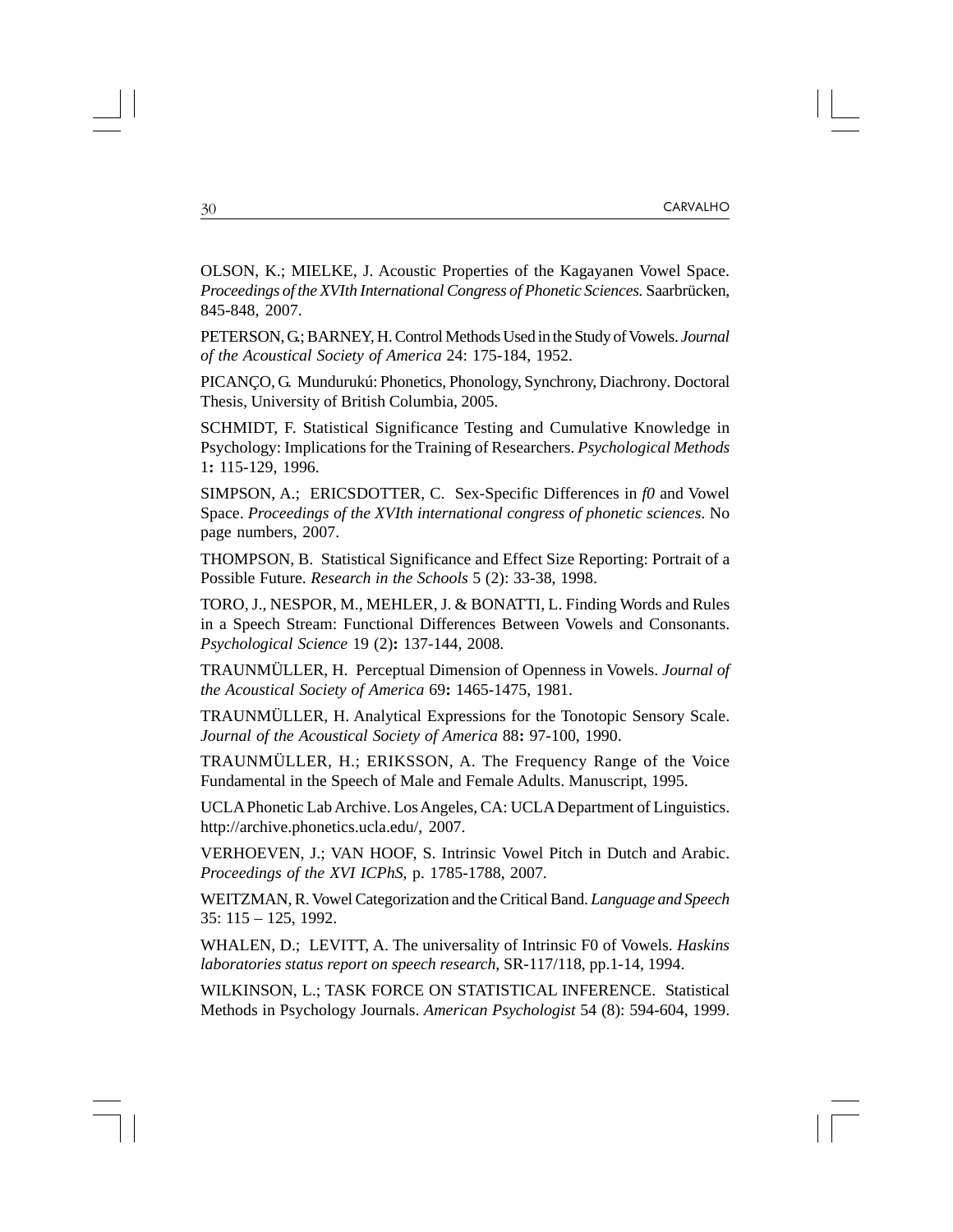# Appendix A

 $\mathbf{\underline{}}$ 

 $\overline{\phantom{a}}$ 



FIGURE 9 **-** Sample spectra for the three Pirahã vowel categories (from left to right:  $/a$ ,  $/i$ ,  $/o$ .

 $\sqrt{1}$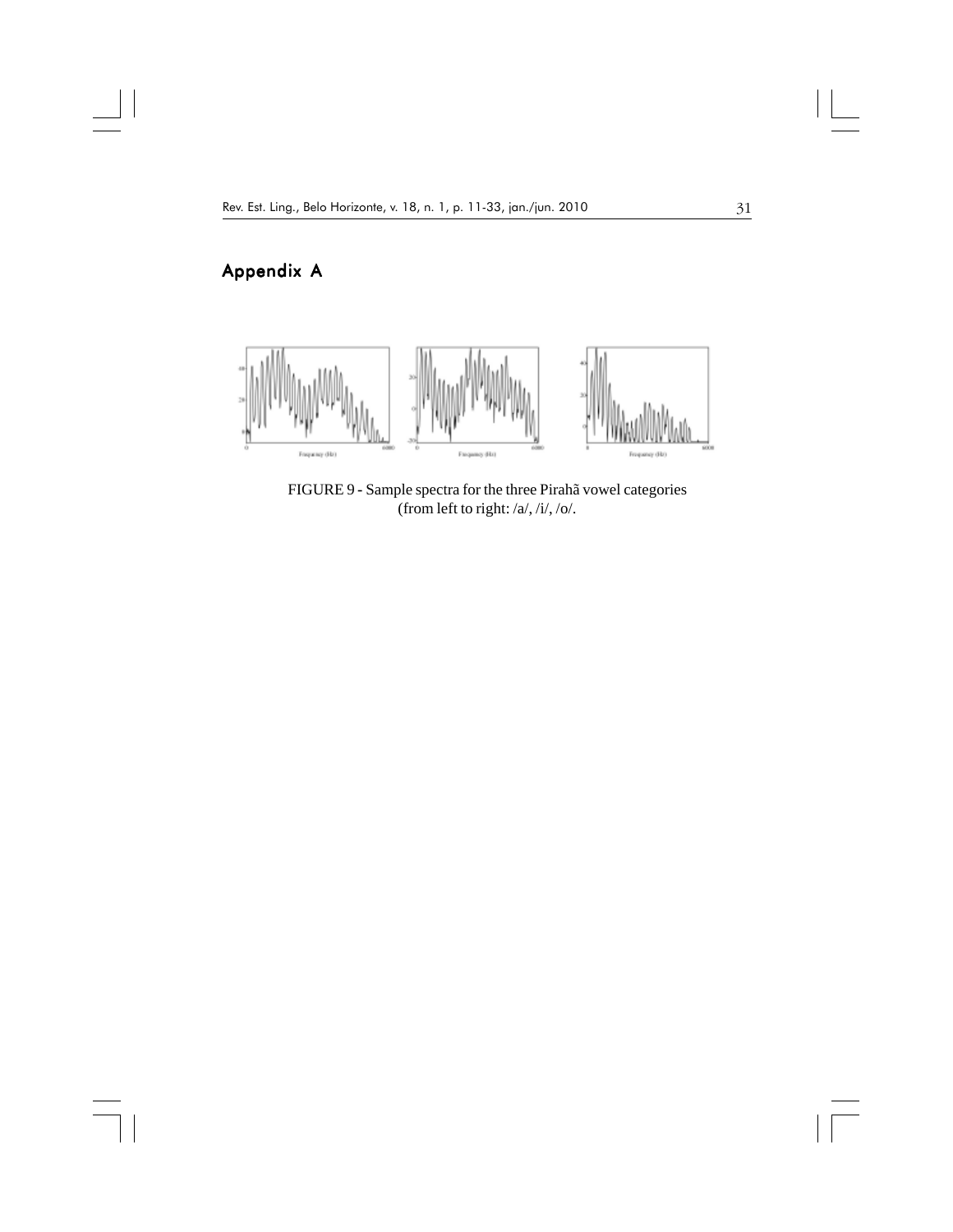#### Appendix B

**1.** tii 'residue' **2.** 'ii 'wood/thing' **3.** bii 'blood' **4.** gíiso 'this' **5.** 'ísiisí 'fat/body oil' **6.** hiisí 'sun' **7.** paahóisi ' palm frond' **8.** taahoasi 'sand' **9.** kaa'ai 'macaw' **10.** 'áapahai 'bird arrow' **11.** báagisó 'many' **12.** gáatahaí 'can' (noun) **13.** 'ísaahái 'candle' **14.** poogahai 'arrow' **15.** toogi'i 'hoe' **16.** koó'io 'inside' **17.** xopóogi 'Ingá' (fruit) **18.** boopai 'throat/neck' **19.** goó 'what's up' **20.** 'isoobái 'down' (noun) **21.** pibaói 'otter' **22.** tigaiti 'bushmastersnake' **23.** 'igíai 'OK' **24.** bigí 'earth' **25.** 'ísibíoí 'liver' **26.** hí'í 'rat' **27.** pá'ai 'fish' **28.** tagasága 'machete' **29.** 'agíi 'cold' **30.** bágiái 'thief' **31.** gagáia 'orange' **32.** 'isapaí 'animal head' **33.** po'o'oi 'small anteater' **34.** tokaaga 'tocandeira ant' **35.** kosi 'eye' **36.** 'ogií 'big' **37.** bogí 'hat' **38.** gogíi 'what's up' **39.** 'isopói 'claw' **40.** bogí 'breast' **41.** ti '1st pers. Sg. **42.** bíigió 'underground' **43.** kaba 'not/no' **43.** kaábi 'full'